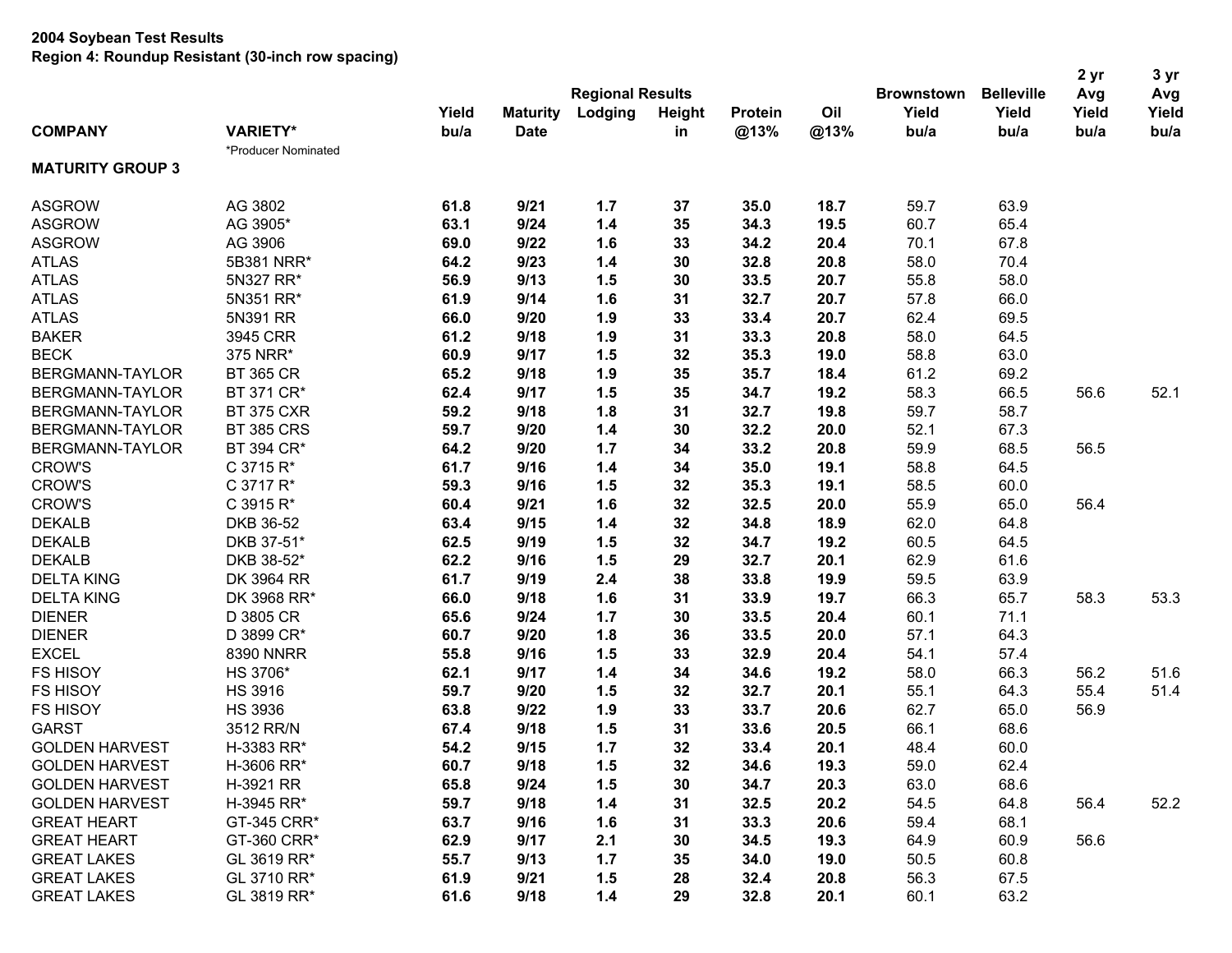|                  |                        |       |                         |         |        |                |      |                   |                   | 2 yr  |       |
|------------------|------------------------|-------|-------------------------|---------|--------|----------------|------|-------------------|-------------------|-------|-------|
|                  |                        |       | <b>Regional Results</b> |         |        |                |      | <b>Brownstown</b> | <b>Belleville</b> | Avg   | Avg   |
|                  |                        | Yield | <b>Maturity</b>         | Lodging | Height | <b>Protein</b> | Oil  | Yield             | Yield             | Yield | Yield |
| <b>COMPANY</b>   | <b>VARIETY*</b>        | bu/a  | <b>Date</b>             |         | in     | @13%           | @13% | bu/a              | bu/a              | bu/a  | bu/a  |
|                  | *Producer Nominated    |       |                         |         |        |                |      |                   |                   |       |       |
| <b>HELENA</b>    | 3773                   | 61.0  | 9/16                    | 1.6     | 30     | 35.3           | 19.1 | 61.3              | 60.6              | 56.4  | 52.6  |
| <b>HOBLIT</b>    | <b>HB 364 NRR*</b>     | 60.0  | 9/20                    | 1.6     | 29     | 31.8           | 20.9 | 52.2              | 67.7              |       |       |
| <b>HOBLIT</b>    | <b>HB 376 NRR</b>      | 59.6  | 9/16                    | 1.6     | 31     | 35.0           | 19.2 | 57.1              | 62.1              |       |       |
| <b>HOFFMAN</b>   | H 3372 CR              | 62.8  | 9/20                    | 1.5     | 35     | 34.3           | 19.0 | 58.4              | 67.1              | 55.8  |       |
| <b>HOFFMAN</b>   | H 3382 CR              | 60.7  | 9/19                    | 2.0     | 38     | 33.5           | 19.9 | 55.2              | 66.1              | 53.0  |       |
| <b>HORIZON</b>   | H 374 NRR*             | 58.9  | 9/17                    | 1.5     | 32     | 34.9           | 19.2 | 55.3              | 62.6              | 55.1  |       |
| <b>HORIZON</b>   | <b>H387 NRR</b>        | 66.5  | 9/21                    | 1.6     | 28     | 33.0           | 20.7 | 62.7              | 70.3              | 56.0  |       |
| <b>HORIZON</b>   | <b>H 394 NRR</b>       | 63.9  | 9/21                    | 1.6     | 34     | 33.4           | 20.6 | 61.5              | 66.4              | 55.4  | 49.6  |
| <b>KITCHEN</b>   | <b>KSC 3736 CRR</b>    | 60.0  | 9/20                    | 1.8     | 31     | 35.1           | 19.0 | 56.5              | 63.5              | 54.7  | 49.7  |
| <b>KITCHEN</b>   | <b>KSC 3856 CRR</b>    | 65.0  | 9/25                    | 2.2     | 39     | 33.8           | 19.7 | 63.9              | 66.0              |       |       |
| <b>KITCHEN</b>   | <b>KSC 3902 CRR</b>    | 66.2  | 9/22                    | 1.4     | 30     | 34.4           | 20.3 | 62.8              | 69.6              |       |       |
| <b>KRUGER</b>    | 323 RR                 | 50.4  | 9/13                    | 1.6     | 30     | 31.7           | 20.4 | 48.1              | 52.8              |       |       |
| <b>KRUGER</b>    | 363 RR/SCN             | 62.1  | 9/18                    | 1.7     | 32     | 34.6           | 18.9 | 56.9              | 67.4              |       |       |
| <b>KRUGER</b>    | 373 RR                 | 61.5  | 9/19                    | 1.5     | 32     | 31.9           | 20.6 | 55.0              | 68.1              |       |       |
| <b>KRUGER</b>    | 375 RR                 | 59.7  | 9/21                    | 1.8     | 34     | 34.8           | 20.3 | 52.2              | 67.2              |       |       |
| <b>KRUGER</b>    | 379 RR/SCN             | 59.3  | 9/17                    | 1.6     | 34     | 34.7           | 19.3 | 54.7              | 63.9              | 54.1  | 49.4  |
| <b>KRUGER</b>    | 379A RR/SCN            | 61.9  | 9/17                    | 1.7     | 32     | 35.0           | 19.1 | 60.5              | 63.3              |       |       |
| <b>KRUGER</b>    | 380 RR/SCN*            | 60.9  | 9/21                    | 1.5     | 30     | 32.7           | 20.1 | 57.6              | 64.2              | 56.3  | 51.2  |
| <b>KRUGER</b>    | 380A RR/SCN            | 58.0  | 9/19                    | 1.5     | 32     | 32.4           | 20.1 | 53.3              | 62.7              |       |       |
| <b>KRUGER</b>    | 381 RR/SCN             | 61.5  | 9/21                    | 1.6     | 36     | 34.1           | 20.1 | 58.4              | 64.6              |       |       |
| <b>KRUGER</b>    | 389 RR/SCN             | 61.6  | 9/23                    | 1.4     | 31     | 32.5           | 19.7 | 59.6              | 63.6              |       |       |
| <b>KRUGER</b>    | 389A RR/SCN            | 64.2  | 9/20                    | 1.6     | 30     | 32.4           | 19.7 | 60.5              | 67.8              |       |       |
| <b>LEWIS</b>     | 3715                   | 59.8  | 9/18                    | 1.6     | 32     | 35.4           | 19.0 | 61.4              | 58.3              | 55.7  | 51.3  |
| <b>LEWIS</b>     | 3875                   | 62.5  | 9/21                    | 1.8     | 32     | 33.0           | 20.8 | 55.8              | 69.1              | 55.4  |       |
| LG SEEDS         | C 3944 NRR*            | 61.2  | 9/18                    | $1.3$   | 31     | 32.8           | 20.2 | 59.4              | 62.9              |       |       |
| <b>LG SEEDS</b>  | C 3999 NRR*            | 64.4  | 9/21                    | 2.0     | 32     | 33.7           | 20.6 | 62.9              | 66.0              |       |       |
| M & D SEED       | 9370 NRR*              | 59.0  | 9/16                    | 1.6     | 31     | 34.5           | 19.2 | 55.5              | 62.4              |       |       |
| <b>MERSCHMAN</b> | KENNEDY 538RR          | 64.9  | 9/23                    | 1.5     | 29     | 34.2           | 20.2 | 61.2              | 68.7              |       |       |
| <b>MERSCHMAN</b> | <b>WASHINGTON IXRR</b> | 62.5  | 9/20                    | 2.0     | 35     | 33.1           | 20.8 | 59.8              | 65.2              | 55.9  | 50.5  |
| <b>MIDLAND</b>   | 9A402 NRR*             | 65.7  | 9/24                    | 1.9     | 36     | 32.6           | 19.6 | 62.2              | 69.2              | 59.0  |       |
| <b>MIDLAND</b>   | 9B375 XRR              | 58.5  | 9/17                    | 1.6     | 31     | 32.9           | 19.7 | 57.0              | 60.0              |       |       |
| <b>MILES</b>     | <b>SC ABRAHAM NRR*</b> | 65.7  | 9/24                    | 1.4     | 31     | 34.0           | 20.5 | 62.0              | 69.3              | 57.6  |       |
| <b>MILES</b>     | <b>SC STEPHEN NRR</b>  | 65.0  | 9/22                    | 1.8     | 32     | 33.1           | 20.7 | 64.8              | 65.3              |       |       |
| MOWEAQUA SEED    | MSC-9A373*             | 60.3  | 9/20                    |         |        |                |      | 55.6              | 65.1              |       |       |
|                  | MSC-9A394*             |       |                         | 1.9     | 33     | 34.9           | 19.1 |                   |                   |       |       |
| MOWEAQUA SEED    |                        | 62.4  | 9/20                    | 2.1     | 33     | 33.5           | 20.6 | 56.7              | 68.1              |       |       |
| $NC+$            | 3A92 RR*               | 62.8  | 9/20                    | 1.4     | 30     | 32.2           | 20.3 | 58.4              | 67.1              |       |       |
| NK BRAND         | S 37-N4*               | 57.5  | 9/22                    | 2.0     | 36     | 35.6           | 18.4 | 56.0              | 59.0              | 54.4  |       |
| NU-AG            | 374 NRR*               | 60.0  | 9/20                    | 1.7     | 32     | 34.8           | 19.2 | 57.0              | 63.0              |       |       |
| NU-AG            | 394 NRR*               | 65.5  | 9/22                    | 1.3     | 30     | 33.6           | 20.7 | 61.1              | 70.0              |       |       |
| <b>PIONEER</b>   | 93M50                  | 59.4  | 9/13                    | 1.6     | 36     | 32.1           | 20.4 | 57.5              | 61.3              |       |       |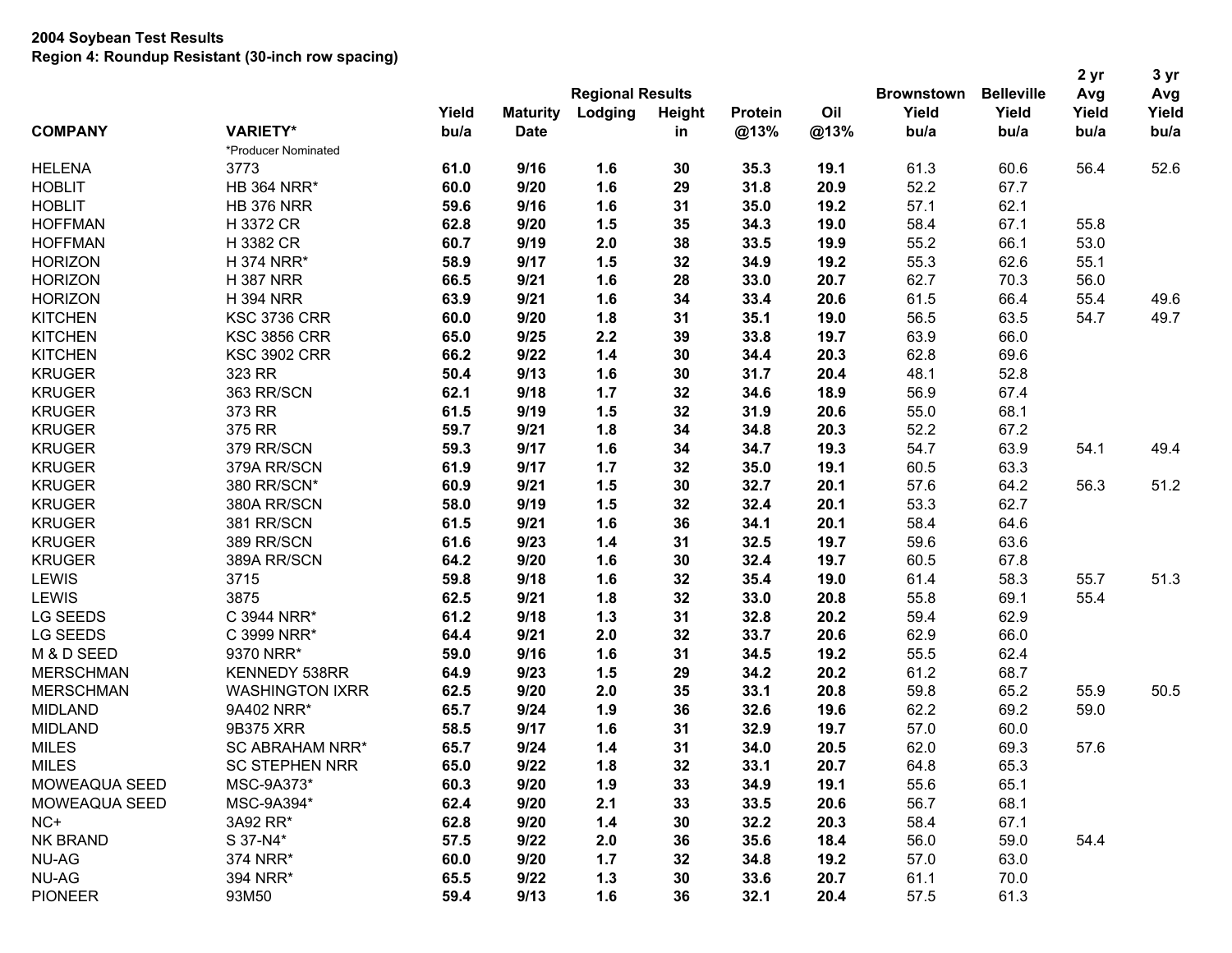| <b>Regional Results</b><br>Yield<br>Lodging<br>Height<br>Oil<br>Yield<br>Yield<br>Yield<br>Yield<br><b>Maturity</b><br><b>Protein</b><br><b>COMPANY</b><br><b>VARIETY*</b><br>bu/a<br><b>Date</b><br>@13%<br>@13%<br>bu/a<br>bu/a<br>in<br>bu/a<br>bu/a<br>*Producer Nominated<br><b>PIONEER</b><br>9/14<br>55.4<br>93M60*<br>57.8<br>2.1<br>36<br>33.4<br>20.1<br>60.2<br><b>PIONEER</b><br>9/23<br>1.6<br>36<br>33.6<br>19.6<br>56.4<br>70.7<br>57.6<br>93M90*<br>63.6<br><b>PIONEER</b><br>9/21<br>33.3<br>61.9<br>67.5<br>93M93<br>64.7<br>1.7<br>36<br>20.1<br><b>STEWART</b><br>1.5<br>35<br>34.0<br>19.0<br>55.1<br>61.9<br>SB 3659 R*<br>58.5<br>9/18<br><b>STEWART</b><br>SB 3999 R*<br>1.3<br>59.1<br>68.5<br>63.8<br>9/17<br>31<br>33.4<br>20.5<br><b>STINE</b><br>S 3532-4<br>33.3<br>20.6<br>59.2<br>69.3<br>64.3<br>9/15<br>1.6<br>31<br><b>STINE</b><br>S 3832-4<br>9/20<br>1.8<br>33<br>33.2<br>20.8<br>56.7<br>65.9<br>55.6<br>61.3<br><b>STONE</b><br><b>HC-2373 NRR</b><br>1.7<br>32<br>34.6<br>54.6<br>65.2<br>59.9<br>9/18<br>19.1<br><b>TRISLER TRISOY</b><br>9/21<br>1.6<br>32.2<br>57.4<br>3717 RR(CN)*<br>63.9<br>29<br>20.8<br>70.5<br>1.7<br>33<br>33.0<br>58.4<br>70.1<br><b>TRISLER TRISOY</b><br>3833 RR(CN)<br>64.2<br>9/18<br>20.8<br><b>VIGORO</b><br>9/20<br>1.6<br>31<br>31.9<br>54.5<br>67.2<br><b>V 38N5 RS</b><br>60.8<br>19.9<br><b>VIGORO</b><br>9/20<br>1.8<br>32<br>59.4<br>68.3<br>58.2<br>V 39N4 RR<br>63.9<br>33.6<br>20.6<br><b>WILKEN</b><br>9/21<br>1.5<br>32.1<br>57.2<br>68.0<br>3479 NRR<br>62.6<br>29<br>19.9<br><b>WILKEN</b><br>9/20<br>1.7<br>32<br>33.2<br>63.9<br>65.2<br>57.5<br>3491 NRR<br>64.5<br>20.8<br><b>WILKEN</b><br>1.5<br>32<br>32.8<br>58.0<br>67.0<br>58.0<br>3499 NRR*<br>62.5<br>9/18<br>20.1<br><b>WILLCROSS</b><br>RR 2383<br>9/21<br>33<br>33.3<br>60.0<br>63.6<br>1.7<br>20.8<br>67.2<br><b>WILLCROSS</b><br>9/23<br>2.0<br>32<br>32.8<br>63.9<br>57.2<br>RR 2393 N<br>63.8<br>20.9<br>63.6<br>51.2<br>9/19<br>58.5<br>56.2<br><b>AVERAGE</b><br>61.8<br>1.6<br>32<br>33.6<br>20.0<br>65.2<br>L.S.D. 25% LEVEL<br>3.5<br>0.3<br>$\overline{\mathbf{2}}$<br>0.65<br>0.27<br>4.8<br>3.1<br>$\overline{7}$<br>COEFF. OF VAR. (%)<br>8.4<br>23.5<br>2.9<br>2.1<br>8.6<br>5.0<br><b>MATURITY GROUP 4</b><br><b>AGVENTURE</b><br>41J8 NRR*<br>9/27<br>20.2<br>61.5<br>68.0<br>64.7<br>1.7<br>32<br>34.5<br><b>ASGROW</b><br>9/27<br>1.7<br>19.4<br>63.4<br>66.0<br>AG 4102<br>64.7<br>38<br>34.9<br>9/29<br>32.9<br>68.3<br>72.1<br><b>ATLAS</b><br>5B430 NRR*<br>70.2<br>1.5<br>35<br>20.3<br><b>ATLAS</b><br>35.8<br>63.3<br>65.9<br>5B482 NRR*<br>64.6<br>10/1<br>2.4<br>41<br>19.1<br><b>ATLAS</b><br>9/26<br>1.7<br>34.3<br>61.9<br>68.4<br>5N445 RR<br>65.2<br>35<br>20.2<br><b>BAKER</b><br>4955 CRR<br>65.9<br>10/1<br>2.8<br>39<br>32.5<br>19.9<br>61.9<br>69.8<br><b>BECK</b><br>68.3<br>9/24<br>2.1<br>35<br>33.3<br>20.6<br>65.2<br>71.4<br>59.3<br>405 NRR*<br>9/29<br>2.0<br><b>BECK</b><br><b>434 NRR</b><br>59.9<br>38<br>33.7<br>20.2<br>59.7<br>60.1<br>BERGMANN-TAYLOR<br><b>BT 425 CR</b><br>9/25<br>32.3<br>62.3<br>2.0<br>43<br>20.3<br>60.1<br>64.4<br>BERGMANN-TAYLOR<br>BT 434 CR*<br>68.7<br>9/27<br>32.9<br>20.3<br>67.8<br>61.0<br>1.7<br>33<br>69.6<br>69.1<br>9/27<br>32.6<br>20.6<br>58.8<br><b>BERGMANN-TAYLOR</b><br>BT 441 CR*<br>2.0<br>41<br>65.2<br>73.0<br>53.3<br>61.9<br>9/28<br>3.1<br>33.4<br>19.5<br>59.5<br>64.3<br>BERGMANN-TAYLOR<br><b>BT 455 CR</b><br>46<br>BERGMANN-TAYLOR<br>BT 484 CR*<br>9/30<br>35.3<br>19.2<br>58.1<br>64.6<br>2.4<br>63.5<br>65.8<br>40<br>BERGMANN-TAYLOR<br>9/26<br>2.1<br>32.3<br><b>BT 485 CXR</b><br>60.0<br>42<br>20.6<br>59.8<br>60.2 |                 |                       |      |      |     |    |      |      |                   |                   | 2 yr | 3 yr |
|---------------------------------------------------------------------------------------------------------------------------------------------------------------------------------------------------------------------------------------------------------------------------------------------------------------------------------------------------------------------------------------------------------------------------------------------------------------------------------------------------------------------------------------------------------------------------------------------------------------------------------------------------------------------------------------------------------------------------------------------------------------------------------------------------------------------------------------------------------------------------------------------------------------------------------------------------------------------------------------------------------------------------------------------------------------------------------------------------------------------------------------------------------------------------------------------------------------------------------------------------------------------------------------------------------------------------------------------------------------------------------------------------------------------------------------------------------------------------------------------------------------------------------------------------------------------------------------------------------------------------------------------------------------------------------------------------------------------------------------------------------------------------------------------------------------------------------------------------------------------------------------------------------------------------------------------------------------------------------------------------------------------------------------------------------------------------------------------------------------------------------------------------------------------------------------------------------------------------------------------------------------------------------------------------------------------------------------------------------------------------------------------------------------------------------------------------------------------------------------------------------------------------------------------------------------------------------------------------------------------------------------------------------------------------------------------------------------------------------------------------------------------------------------------------------------------------------------------------------------------------------------------------------------------------------------------------------------------------------------------------------------------------------------------------------------------------------------------------------------------------------------------------------------------------------------------------------------------------------------------------------------------------------------------------------------------------------------------------------------------------------------------------------------------------------------------------------------------------------------------------------------------------------------------------------------------------------------------------------------------------------------------------------------------------------------------|-----------------|-----------------------|------|------|-----|----|------|------|-------------------|-------------------|------|------|
|                                                                                                                                                                                                                                                                                                                                                                                                                                                                                                                                                                                                                                                                                                                                                                                                                                                                                                                                                                                                                                                                                                                                                                                                                                                                                                                                                                                                                                                                                                                                                                                                                                                                                                                                                                                                                                                                                                                                                                                                                                                                                                                                                                                                                                                                                                                                                                                                                                                                                                                                                                                                                                                                                                                                                                                                                                                                                                                                                                                                                                                                                                                                                                                                                                                                                                                                                                                                                                                                                                                                                                                                                                                                                             |                 |                       |      |      |     |    |      |      | <b>Brownstown</b> | <b>Belleville</b> | Avg  | Avg  |
|                                                                                                                                                                                                                                                                                                                                                                                                                                                                                                                                                                                                                                                                                                                                                                                                                                                                                                                                                                                                                                                                                                                                                                                                                                                                                                                                                                                                                                                                                                                                                                                                                                                                                                                                                                                                                                                                                                                                                                                                                                                                                                                                                                                                                                                                                                                                                                                                                                                                                                                                                                                                                                                                                                                                                                                                                                                                                                                                                                                                                                                                                                                                                                                                                                                                                                                                                                                                                                                                                                                                                                                                                                                                                             |                 |                       |      |      |     |    |      |      |                   |                   |      |      |
|                                                                                                                                                                                                                                                                                                                                                                                                                                                                                                                                                                                                                                                                                                                                                                                                                                                                                                                                                                                                                                                                                                                                                                                                                                                                                                                                                                                                                                                                                                                                                                                                                                                                                                                                                                                                                                                                                                                                                                                                                                                                                                                                                                                                                                                                                                                                                                                                                                                                                                                                                                                                                                                                                                                                                                                                                                                                                                                                                                                                                                                                                                                                                                                                                                                                                                                                                                                                                                                                                                                                                                                                                                                                                             |                 |                       |      |      |     |    |      |      |                   |                   |      |      |
|                                                                                                                                                                                                                                                                                                                                                                                                                                                                                                                                                                                                                                                                                                                                                                                                                                                                                                                                                                                                                                                                                                                                                                                                                                                                                                                                                                                                                                                                                                                                                                                                                                                                                                                                                                                                                                                                                                                                                                                                                                                                                                                                                                                                                                                                                                                                                                                                                                                                                                                                                                                                                                                                                                                                                                                                                                                                                                                                                                                                                                                                                                                                                                                                                                                                                                                                                                                                                                                                                                                                                                                                                                                                                             |                 |                       |      |      |     |    |      |      |                   |                   |      |      |
|                                                                                                                                                                                                                                                                                                                                                                                                                                                                                                                                                                                                                                                                                                                                                                                                                                                                                                                                                                                                                                                                                                                                                                                                                                                                                                                                                                                                                                                                                                                                                                                                                                                                                                                                                                                                                                                                                                                                                                                                                                                                                                                                                                                                                                                                                                                                                                                                                                                                                                                                                                                                                                                                                                                                                                                                                                                                                                                                                                                                                                                                                                                                                                                                                                                                                                                                                                                                                                                                                                                                                                                                                                                                                             |                 |                       |      |      |     |    |      |      |                   |                   |      |      |
|                                                                                                                                                                                                                                                                                                                                                                                                                                                                                                                                                                                                                                                                                                                                                                                                                                                                                                                                                                                                                                                                                                                                                                                                                                                                                                                                                                                                                                                                                                                                                                                                                                                                                                                                                                                                                                                                                                                                                                                                                                                                                                                                                                                                                                                                                                                                                                                                                                                                                                                                                                                                                                                                                                                                                                                                                                                                                                                                                                                                                                                                                                                                                                                                                                                                                                                                                                                                                                                                                                                                                                                                                                                                                             |                 |                       |      |      |     |    |      |      |                   |                   |      |      |
|                                                                                                                                                                                                                                                                                                                                                                                                                                                                                                                                                                                                                                                                                                                                                                                                                                                                                                                                                                                                                                                                                                                                                                                                                                                                                                                                                                                                                                                                                                                                                                                                                                                                                                                                                                                                                                                                                                                                                                                                                                                                                                                                                                                                                                                                                                                                                                                                                                                                                                                                                                                                                                                                                                                                                                                                                                                                                                                                                                                                                                                                                                                                                                                                                                                                                                                                                                                                                                                                                                                                                                                                                                                                                             |                 |                       |      |      |     |    |      |      |                   |                   |      |      |
|                                                                                                                                                                                                                                                                                                                                                                                                                                                                                                                                                                                                                                                                                                                                                                                                                                                                                                                                                                                                                                                                                                                                                                                                                                                                                                                                                                                                                                                                                                                                                                                                                                                                                                                                                                                                                                                                                                                                                                                                                                                                                                                                                                                                                                                                                                                                                                                                                                                                                                                                                                                                                                                                                                                                                                                                                                                                                                                                                                                                                                                                                                                                                                                                                                                                                                                                                                                                                                                                                                                                                                                                                                                                                             |                 |                       |      |      |     |    |      |      |                   |                   |      |      |
|                                                                                                                                                                                                                                                                                                                                                                                                                                                                                                                                                                                                                                                                                                                                                                                                                                                                                                                                                                                                                                                                                                                                                                                                                                                                                                                                                                                                                                                                                                                                                                                                                                                                                                                                                                                                                                                                                                                                                                                                                                                                                                                                                                                                                                                                                                                                                                                                                                                                                                                                                                                                                                                                                                                                                                                                                                                                                                                                                                                                                                                                                                                                                                                                                                                                                                                                                                                                                                                                                                                                                                                                                                                                                             |                 |                       |      |      |     |    |      |      |                   |                   |      |      |
|                                                                                                                                                                                                                                                                                                                                                                                                                                                                                                                                                                                                                                                                                                                                                                                                                                                                                                                                                                                                                                                                                                                                                                                                                                                                                                                                                                                                                                                                                                                                                                                                                                                                                                                                                                                                                                                                                                                                                                                                                                                                                                                                                                                                                                                                                                                                                                                                                                                                                                                                                                                                                                                                                                                                                                                                                                                                                                                                                                                                                                                                                                                                                                                                                                                                                                                                                                                                                                                                                                                                                                                                                                                                                             |                 |                       |      |      |     |    |      |      |                   |                   |      |      |
|                                                                                                                                                                                                                                                                                                                                                                                                                                                                                                                                                                                                                                                                                                                                                                                                                                                                                                                                                                                                                                                                                                                                                                                                                                                                                                                                                                                                                                                                                                                                                                                                                                                                                                                                                                                                                                                                                                                                                                                                                                                                                                                                                                                                                                                                                                                                                                                                                                                                                                                                                                                                                                                                                                                                                                                                                                                                                                                                                                                                                                                                                                                                                                                                                                                                                                                                                                                                                                                                                                                                                                                                                                                                                             |                 |                       |      |      |     |    |      |      |                   |                   |      |      |
|                                                                                                                                                                                                                                                                                                                                                                                                                                                                                                                                                                                                                                                                                                                                                                                                                                                                                                                                                                                                                                                                                                                                                                                                                                                                                                                                                                                                                                                                                                                                                                                                                                                                                                                                                                                                                                                                                                                                                                                                                                                                                                                                                                                                                                                                                                                                                                                                                                                                                                                                                                                                                                                                                                                                                                                                                                                                                                                                                                                                                                                                                                                                                                                                                                                                                                                                                                                                                                                                                                                                                                                                                                                                                             |                 |                       |      |      |     |    |      |      |                   |                   |      |      |
|                                                                                                                                                                                                                                                                                                                                                                                                                                                                                                                                                                                                                                                                                                                                                                                                                                                                                                                                                                                                                                                                                                                                                                                                                                                                                                                                                                                                                                                                                                                                                                                                                                                                                                                                                                                                                                                                                                                                                                                                                                                                                                                                                                                                                                                                                                                                                                                                                                                                                                                                                                                                                                                                                                                                                                                                                                                                                                                                                                                                                                                                                                                                                                                                                                                                                                                                                                                                                                                                                                                                                                                                                                                                                             |                 |                       |      |      |     |    |      |      |                   |                   |      |      |
|                                                                                                                                                                                                                                                                                                                                                                                                                                                                                                                                                                                                                                                                                                                                                                                                                                                                                                                                                                                                                                                                                                                                                                                                                                                                                                                                                                                                                                                                                                                                                                                                                                                                                                                                                                                                                                                                                                                                                                                                                                                                                                                                                                                                                                                                                                                                                                                                                                                                                                                                                                                                                                                                                                                                                                                                                                                                                                                                                                                                                                                                                                                                                                                                                                                                                                                                                                                                                                                                                                                                                                                                                                                                                             |                 |                       |      |      |     |    |      |      |                   |                   |      |      |
|                                                                                                                                                                                                                                                                                                                                                                                                                                                                                                                                                                                                                                                                                                                                                                                                                                                                                                                                                                                                                                                                                                                                                                                                                                                                                                                                                                                                                                                                                                                                                                                                                                                                                                                                                                                                                                                                                                                                                                                                                                                                                                                                                                                                                                                                                                                                                                                                                                                                                                                                                                                                                                                                                                                                                                                                                                                                                                                                                                                                                                                                                                                                                                                                                                                                                                                                                                                                                                                                                                                                                                                                                                                                                             |                 |                       |      |      |     |    |      |      |                   |                   |      |      |
|                                                                                                                                                                                                                                                                                                                                                                                                                                                                                                                                                                                                                                                                                                                                                                                                                                                                                                                                                                                                                                                                                                                                                                                                                                                                                                                                                                                                                                                                                                                                                                                                                                                                                                                                                                                                                                                                                                                                                                                                                                                                                                                                                                                                                                                                                                                                                                                                                                                                                                                                                                                                                                                                                                                                                                                                                                                                                                                                                                                                                                                                                                                                                                                                                                                                                                                                                                                                                                                                                                                                                                                                                                                                                             |                 |                       |      |      |     |    |      |      |                   |                   |      |      |
|                                                                                                                                                                                                                                                                                                                                                                                                                                                                                                                                                                                                                                                                                                                                                                                                                                                                                                                                                                                                                                                                                                                                                                                                                                                                                                                                                                                                                                                                                                                                                                                                                                                                                                                                                                                                                                                                                                                                                                                                                                                                                                                                                                                                                                                                                                                                                                                                                                                                                                                                                                                                                                                                                                                                                                                                                                                                                                                                                                                                                                                                                                                                                                                                                                                                                                                                                                                                                                                                                                                                                                                                                                                                                             |                 |                       |      |      |     |    |      |      |                   |                   |      |      |
|                                                                                                                                                                                                                                                                                                                                                                                                                                                                                                                                                                                                                                                                                                                                                                                                                                                                                                                                                                                                                                                                                                                                                                                                                                                                                                                                                                                                                                                                                                                                                                                                                                                                                                                                                                                                                                                                                                                                                                                                                                                                                                                                                                                                                                                                                                                                                                                                                                                                                                                                                                                                                                                                                                                                                                                                                                                                                                                                                                                                                                                                                                                                                                                                                                                                                                                                                                                                                                                                                                                                                                                                                                                                                             |                 |                       |      |      |     |    |      |      |                   |                   |      |      |
|                                                                                                                                                                                                                                                                                                                                                                                                                                                                                                                                                                                                                                                                                                                                                                                                                                                                                                                                                                                                                                                                                                                                                                                                                                                                                                                                                                                                                                                                                                                                                                                                                                                                                                                                                                                                                                                                                                                                                                                                                                                                                                                                                                                                                                                                                                                                                                                                                                                                                                                                                                                                                                                                                                                                                                                                                                                                                                                                                                                                                                                                                                                                                                                                                                                                                                                                                                                                                                                                                                                                                                                                                                                                                             |                 |                       |      |      |     |    |      |      |                   |                   |      |      |
|                                                                                                                                                                                                                                                                                                                                                                                                                                                                                                                                                                                                                                                                                                                                                                                                                                                                                                                                                                                                                                                                                                                                                                                                                                                                                                                                                                                                                                                                                                                                                                                                                                                                                                                                                                                                                                                                                                                                                                                                                                                                                                                                                                                                                                                                                                                                                                                                                                                                                                                                                                                                                                                                                                                                                                                                                                                                                                                                                                                                                                                                                                                                                                                                                                                                                                                                                                                                                                                                                                                                                                                                                                                                                             |                 |                       |      |      |     |    |      |      |                   |                   |      |      |
|                                                                                                                                                                                                                                                                                                                                                                                                                                                                                                                                                                                                                                                                                                                                                                                                                                                                                                                                                                                                                                                                                                                                                                                                                                                                                                                                                                                                                                                                                                                                                                                                                                                                                                                                                                                                                                                                                                                                                                                                                                                                                                                                                                                                                                                                                                                                                                                                                                                                                                                                                                                                                                                                                                                                                                                                                                                                                                                                                                                                                                                                                                                                                                                                                                                                                                                                                                                                                                                                                                                                                                                                                                                                                             |                 |                       |      |      |     |    |      |      |                   |                   |      |      |
|                                                                                                                                                                                                                                                                                                                                                                                                                                                                                                                                                                                                                                                                                                                                                                                                                                                                                                                                                                                                                                                                                                                                                                                                                                                                                                                                                                                                                                                                                                                                                                                                                                                                                                                                                                                                                                                                                                                                                                                                                                                                                                                                                                                                                                                                                                                                                                                                                                                                                                                                                                                                                                                                                                                                                                                                                                                                                                                                                                                                                                                                                                                                                                                                                                                                                                                                                                                                                                                                                                                                                                                                                                                                                             |                 |                       |      |      |     |    |      |      |                   |                   |      |      |
|                                                                                                                                                                                                                                                                                                                                                                                                                                                                                                                                                                                                                                                                                                                                                                                                                                                                                                                                                                                                                                                                                                                                                                                                                                                                                                                                                                                                                                                                                                                                                                                                                                                                                                                                                                                                                                                                                                                                                                                                                                                                                                                                                                                                                                                                                                                                                                                                                                                                                                                                                                                                                                                                                                                                                                                                                                                                                                                                                                                                                                                                                                                                                                                                                                                                                                                                                                                                                                                                                                                                                                                                                                                                                             |                 |                       |      |      |     |    |      |      |                   |                   |      |      |
|                                                                                                                                                                                                                                                                                                                                                                                                                                                                                                                                                                                                                                                                                                                                                                                                                                                                                                                                                                                                                                                                                                                                                                                                                                                                                                                                                                                                                                                                                                                                                                                                                                                                                                                                                                                                                                                                                                                                                                                                                                                                                                                                                                                                                                                                                                                                                                                                                                                                                                                                                                                                                                                                                                                                                                                                                                                                                                                                                                                                                                                                                                                                                                                                                                                                                                                                                                                                                                                                                                                                                                                                                                                                                             |                 |                       |      |      |     |    |      |      |                   |                   |      |      |
|                                                                                                                                                                                                                                                                                                                                                                                                                                                                                                                                                                                                                                                                                                                                                                                                                                                                                                                                                                                                                                                                                                                                                                                                                                                                                                                                                                                                                                                                                                                                                                                                                                                                                                                                                                                                                                                                                                                                                                                                                                                                                                                                                                                                                                                                                                                                                                                                                                                                                                                                                                                                                                                                                                                                                                                                                                                                                                                                                                                                                                                                                                                                                                                                                                                                                                                                                                                                                                                                                                                                                                                                                                                                                             |                 |                       |      |      |     |    |      |      |                   |                   |      |      |
|                                                                                                                                                                                                                                                                                                                                                                                                                                                                                                                                                                                                                                                                                                                                                                                                                                                                                                                                                                                                                                                                                                                                                                                                                                                                                                                                                                                                                                                                                                                                                                                                                                                                                                                                                                                                                                                                                                                                                                                                                                                                                                                                                                                                                                                                                                                                                                                                                                                                                                                                                                                                                                                                                                                                                                                                                                                                                                                                                                                                                                                                                                                                                                                                                                                                                                                                                                                                                                                                                                                                                                                                                                                                                             |                 |                       |      |      |     |    |      |      |                   |                   |      |      |
|                                                                                                                                                                                                                                                                                                                                                                                                                                                                                                                                                                                                                                                                                                                                                                                                                                                                                                                                                                                                                                                                                                                                                                                                                                                                                                                                                                                                                                                                                                                                                                                                                                                                                                                                                                                                                                                                                                                                                                                                                                                                                                                                                                                                                                                                                                                                                                                                                                                                                                                                                                                                                                                                                                                                                                                                                                                                                                                                                                                                                                                                                                                                                                                                                                                                                                                                                                                                                                                                                                                                                                                                                                                                                             |                 |                       |      |      |     |    |      |      |                   |                   |      |      |
|                                                                                                                                                                                                                                                                                                                                                                                                                                                                                                                                                                                                                                                                                                                                                                                                                                                                                                                                                                                                                                                                                                                                                                                                                                                                                                                                                                                                                                                                                                                                                                                                                                                                                                                                                                                                                                                                                                                                                                                                                                                                                                                                                                                                                                                                                                                                                                                                                                                                                                                                                                                                                                                                                                                                                                                                                                                                                                                                                                                                                                                                                                                                                                                                                                                                                                                                                                                                                                                                                                                                                                                                                                                                                             |                 |                       |      |      |     |    |      |      |                   |                   |      |      |
|                                                                                                                                                                                                                                                                                                                                                                                                                                                                                                                                                                                                                                                                                                                                                                                                                                                                                                                                                                                                                                                                                                                                                                                                                                                                                                                                                                                                                                                                                                                                                                                                                                                                                                                                                                                                                                                                                                                                                                                                                                                                                                                                                                                                                                                                                                                                                                                                                                                                                                                                                                                                                                                                                                                                                                                                                                                                                                                                                                                                                                                                                                                                                                                                                                                                                                                                                                                                                                                                                                                                                                                                                                                                                             |                 |                       |      |      |     |    |      |      |                   |                   |      |      |
|                                                                                                                                                                                                                                                                                                                                                                                                                                                                                                                                                                                                                                                                                                                                                                                                                                                                                                                                                                                                                                                                                                                                                                                                                                                                                                                                                                                                                                                                                                                                                                                                                                                                                                                                                                                                                                                                                                                                                                                                                                                                                                                                                                                                                                                                                                                                                                                                                                                                                                                                                                                                                                                                                                                                                                                                                                                                                                                                                                                                                                                                                                                                                                                                                                                                                                                                                                                                                                                                                                                                                                                                                                                                                             |                 |                       |      |      |     |    |      |      |                   |                   |      |      |
|                                                                                                                                                                                                                                                                                                                                                                                                                                                                                                                                                                                                                                                                                                                                                                                                                                                                                                                                                                                                                                                                                                                                                                                                                                                                                                                                                                                                                                                                                                                                                                                                                                                                                                                                                                                                                                                                                                                                                                                                                                                                                                                                                                                                                                                                                                                                                                                                                                                                                                                                                                                                                                                                                                                                                                                                                                                                                                                                                                                                                                                                                                                                                                                                                                                                                                                                                                                                                                                                                                                                                                                                                                                                                             |                 |                       |      |      |     |    |      |      |                   |                   |      |      |
|                                                                                                                                                                                                                                                                                                                                                                                                                                                                                                                                                                                                                                                                                                                                                                                                                                                                                                                                                                                                                                                                                                                                                                                                                                                                                                                                                                                                                                                                                                                                                                                                                                                                                                                                                                                                                                                                                                                                                                                                                                                                                                                                                                                                                                                                                                                                                                                                                                                                                                                                                                                                                                                                                                                                                                                                                                                                                                                                                                                                                                                                                                                                                                                                                                                                                                                                                                                                                                                                                                                                                                                                                                                                                             |                 |                       |      |      |     |    |      |      |                   |                   |      |      |
|                                                                                                                                                                                                                                                                                                                                                                                                                                                                                                                                                                                                                                                                                                                                                                                                                                                                                                                                                                                                                                                                                                                                                                                                                                                                                                                                                                                                                                                                                                                                                                                                                                                                                                                                                                                                                                                                                                                                                                                                                                                                                                                                                                                                                                                                                                                                                                                                                                                                                                                                                                                                                                                                                                                                                                                                                                                                                                                                                                                                                                                                                                                                                                                                                                                                                                                                                                                                                                                                                                                                                                                                                                                                                             |                 |                       |      |      |     |    |      |      |                   |                   |      |      |
|                                                                                                                                                                                                                                                                                                                                                                                                                                                                                                                                                                                                                                                                                                                                                                                                                                                                                                                                                                                                                                                                                                                                                                                                                                                                                                                                                                                                                                                                                                                                                                                                                                                                                                                                                                                                                                                                                                                                                                                                                                                                                                                                                                                                                                                                                                                                                                                                                                                                                                                                                                                                                                                                                                                                                                                                                                                                                                                                                                                                                                                                                                                                                                                                                                                                                                                                                                                                                                                                                                                                                                                                                                                                                             |                 |                       |      |      |     |    |      |      |                   |                   |      |      |
|                                                                                                                                                                                                                                                                                                                                                                                                                                                                                                                                                                                                                                                                                                                                                                                                                                                                                                                                                                                                                                                                                                                                                                                                                                                                                                                                                                                                                                                                                                                                                                                                                                                                                                                                                                                                                                                                                                                                                                                                                                                                                                                                                                                                                                                                                                                                                                                                                                                                                                                                                                                                                                                                                                                                                                                                                                                                                                                                                                                                                                                                                                                                                                                                                                                                                                                                                                                                                                                                                                                                                                                                                                                                                             |                 |                       |      |      |     |    |      |      |                   |                   |      |      |
|                                                                                                                                                                                                                                                                                                                                                                                                                                                                                                                                                                                                                                                                                                                                                                                                                                                                                                                                                                                                                                                                                                                                                                                                                                                                                                                                                                                                                                                                                                                                                                                                                                                                                                                                                                                                                                                                                                                                                                                                                                                                                                                                                                                                                                                                                                                                                                                                                                                                                                                                                                                                                                                                                                                                                                                                                                                                                                                                                                                                                                                                                                                                                                                                                                                                                                                                                                                                                                                                                                                                                                                                                                                                                             |                 |                       |      |      |     |    |      |      |                   |                   |      |      |
|                                                                                                                                                                                                                                                                                                                                                                                                                                                                                                                                                                                                                                                                                                                                                                                                                                                                                                                                                                                                                                                                                                                                                                                                                                                                                                                                                                                                                                                                                                                                                                                                                                                                                                                                                                                                                                                                                                                                                                                                                                                                                                                                                                                                                                                                                                                                                                                                                                                                                                                                                                                                                                                                                                                                                                                                                                                                                                                                                                                                                                                                                                                                                                                                                                                                                                                                                                                                                                                                                                                                                                                                                                                                                             |                 |                       |      |      |     |    |      |      |                   |                   |      |      |
|                                                                                                                                                                                                                                                                                                                                                                                                                                                                                                                                                                                                                                                                                                                                                                                                                                                                                                                                                                                                                                                                                                                                                                                                                                                                                                                                                                                                                                                                                                                                                                                                                                                                                                                                                                                                                                                                                                                                                                                                                                                                                                                                                                                                                                                                                                                                                                                                                                                                                                                                                                                                                                                                                                                                                                                                                                                                                                                                                                                                                                                                                                                                                                                                                                                                                                                                                                                                                                                                                                                                                                                                                                                                                             |                 |                       |      |      |     |    |      |      |                   |                   |      |      |
|                                                                                                                                                                                                                                                                                                                                                                                                                                                                                                                                                                                                                                                                                                                                                                                                                                                                                                                                                                                                                                                                                                                                                                                                                                                                                                                                                                                                                                                                                                                                                                                                                                                                                                                                                                                                                                                                                                                                                                                                                                                                                                                                                                                                                                                                                                                                                                                                                                                                                                                                                                                                                                                                                                                                                                                                                                                                                                                                                                                                                                                                                                                                                                                                                                                                                                                                                                                                                                                                                                                                                                                                                                                                                             |                 |                       |      |      |     |    |      |      |                   |                   |      |      |
|                                                                                                                                                                                                                                                                                                                                                                                                                                                                                                                                                                                                                                                                                                                                                                                                                                                                                                                                                                                                                                                                                                                                                                                                                                                                                                                                                                                                                                                                                                                                                                                                                                                                                                                                                                                                                                                                                                                                                                                                                                                                                                                                                                                                                                                                                                                                                                                                                                                                                                                                                                                                                                                                                                                                                                                                                                                                                                                                                                                                                                                                                                                                                                                                                                                                                                                                                                                                                                                                                                                                                                                                                                                                                             |                 |                       |      |      |     |    |      |      |                   |                   |      |      |
|                                                                                                                                                                                                                                                                                                                                                                                                                                                                                                                                                                                                                                                                                                                                                                                                                                                                                                                                                                                                                                                                                                                                                                                                                                                                                                                                                                                                                                                                                                                                                                                                                                                                                                                                                                                                                                                                                                                                                                                                                                                                                                                                                                                                                                                                                                                                                                                                                                                                                                                                                                                                                                                                                                                                                                                                                                                                                                                                                                                                                                                                                                                                                                                                                                                                                                                                                                                                                                                                                                                                                                                                                                                                                             | <b>BIO GENE</b> | <b>BG 4200 NRRST*</b> | 67.5 | 9/26 | 1.5 | 32 | 32.9 | 20.2 | 62.6              | 72.4              |      |      |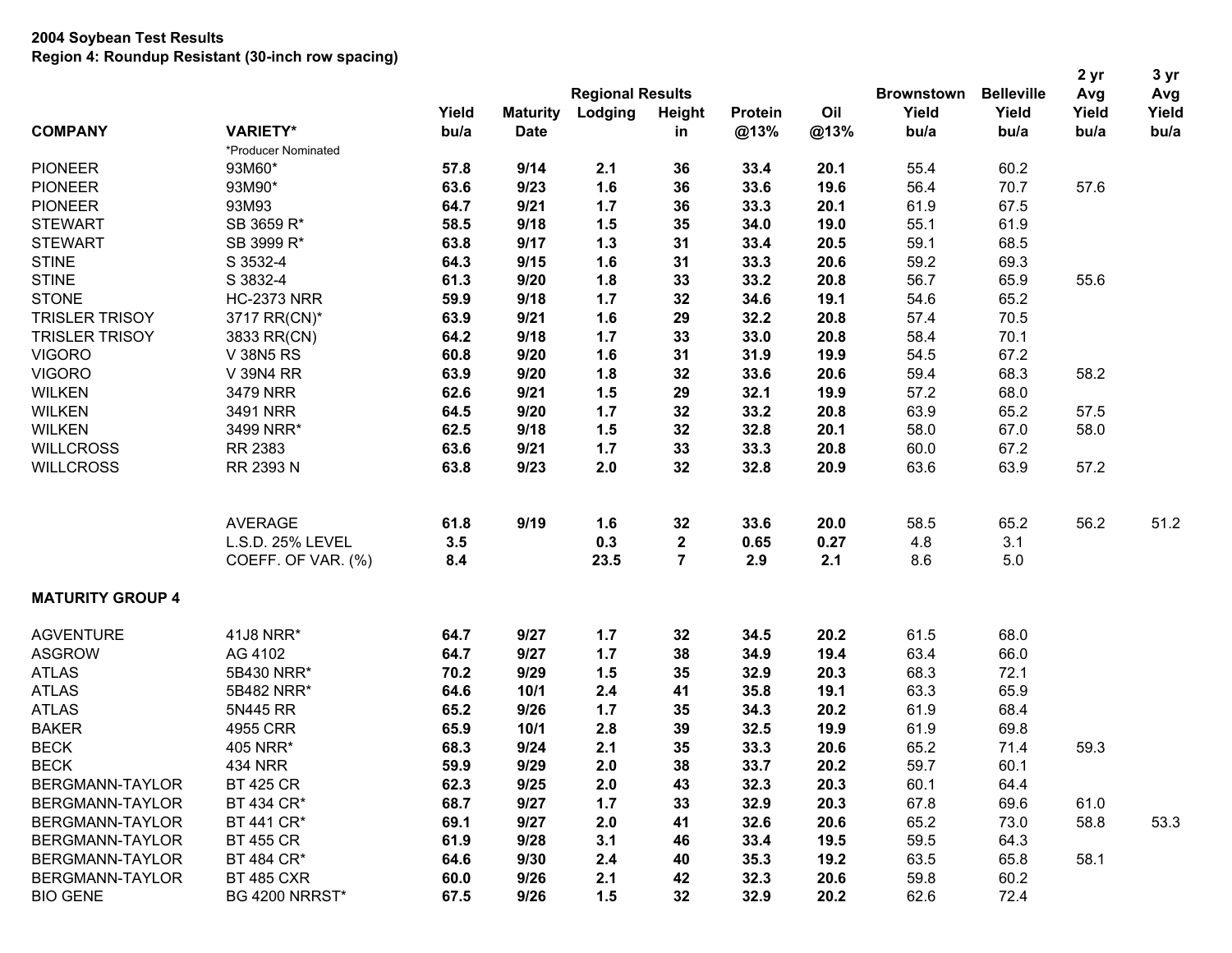| <b>Regional Results</b><br>Yield<br>Oil<br>Yield<br>Yield<br>Yield<br>Yield<br><b>Maturity</b><br>Lodging<br>Height<br><b>Protein</b><br><b>COMPANY</b><br><b>VARIETY*</b><br>bu/a<br>@13%<br>@13%<br>bu/a<br><b>Date</b><br>bu/a<br>bu/a<br>bu/a<br>in<br>*Producer Nominated<br>9/25<br>54.2<br><b>BIO GENE</b><br><b>BG 4205 NRR</b><br>60.5<br>2.0<br>40<br>33.1<br>19.4<br>66.8<br>9/30<br>2.2<br>33.6<br>70.6<br>70.2<br><b>DELTA KING</b><br>DK 4461 RR<br>70.4<br>41<br>20.1<br>60.2<br>54.9<br>2.6<br>67.6<br>55.2<br><b>DELTA KING</b><br>DK 4763 RR*<br>67.4<br>10/1<br>39<br>35.0<br>19.0<br>67.2<br>60.0<br>2.0<br>70.6<br>52.9<br><b>DELTA KING</b><br>DK 4868 RR<br>68.3<br>9/30<br>42<br>34.4<br>19.7<br>66.1<br>58.9<br>2.4<br>67.2<br>68.6<br><b>DELTA KING</b><br>DK 4967 RR<br>67.9<br>10/1<br>41<br>35.9<br>19.1<br>60.3<br><b>DK XTJ 446</b><br>2.0<br>55.1<br><b>DELTA KING</b><br>55.8<br>10/2<br>45<br>34.4<br>19.1<br>56.5<br>48.7<br>3.2<br>61.3<br>57.9<br><b>DELTA KING</b><br><b>DK XTJ 448</b><br>59.6<br>10/1<br>47<br>33.7<br>19.6<br>49.9<br>1.4<br>33.8<br>69.4<br>70.3<br><b>DELTA KING</b><br><b>DK XTJ 541</b><br>69.8<br>9/24<br>38<br>19.5<br>2.3<br>66.9<br>62.0<br><b>DELTA KING</b><br><b>DK XTJ 543</b><br>64.5<br>9/28<br>38<br>33.8<br>20.4<br>2.4<br>35.6<br>69.2<br>60.7<br><b>DELTA KING</b><br><b>DK XTJ 546</b><br>65.0<br>9/29<br>41<br>19.0<br>2.2<br>72.3<br>66.6<br><b>DELTA KING</b><br><b>DK XTJ 548</b><br>69.4<br>10/1<br>42<br>33.9<br>18.8<br>2.6<br>34.2<br>67.2<br>61.6<br><b>DELTA KING</b><br>DK XTJ 54J9<br>64.4<br>10/3<br>46<br>19.9<br>2.5<br>33.2<br>67.6<br>63.4<br><b>DELTA KING</b><br>DK XTJ 54X9<br>65.5<br>9/30<br>41<br>20.5<br><b>DIENER</b><br>9/27<br>$1.3$<br>33.2<br>66.8<br>69.9<br>D 4001 CR<br>68.4<br>34<br>20.2<br><b>DIENER</b><br>9/29<br>61.1<br>71.2<br>D 4304 CR<br>66.2<br>1.9<br>40<br>32.5<br>20.6<br>D 4725 CR<br>2.4<br>35.4<br>63.1<br>64.7<br><b>DIENER</b><br>63.9<br>10/1<br>41<br>19.2<br><b>EXCEL</b><br>2.2<br>61.0<br>65.8<br><b>8400 NNRR</b><br>63.4<br>9/25<br>37<br>33.4<br>19.8<br>2.2<br><b>EXCEL</b><br>9/22<br>58.7<br><b>8412 NNRR</b><br>62.1<br>43<br>33.3<br>19.5<br>65.5<br><b>EXCEL</b><br>2.1<br>66.3<br>8424 NRR<br>61.7<br>9/27<br>38<br>33.5<br>19.9<br>57.1<br><b>EXCEL</b><br>1.5<br>33.3<br>67.7<br>77.4<br>62.4<br>8427 NRR*<br>72.6<br>9/26<br>32<br>20.2<br>61.2<br>9/29<br>1.8<br>34.6<br>63.2<br>59.1<br>8430 NRR<br>39<br>19.7<br>2.3<br>62.4<br>8472 NRR<br>63.9<br>10/1<br>33.0<br>20.1<br>65.4<br>40<br>1.6<br>34.3<br>60.9<br>51.5<br>HS 4028*<br>64.1<br>9/27<br>33<br>20.3<br>67.4<br>57.1<br><b>HS 4228</b><br>66.9<br>9/27<br>33.2<br>20.2<br>61.4<br>72.5<br>58.6<br>53.3<br>1.7<br>36<br><b>HS 4336</b><br>9/29<br>2.2<br>32.1<br>61.1<br>62.5<br>37<br>20.3<br>64.0<br>HS 4516*<br>1.8<br>32.1<br>62.1<br>51.2<br>67.2<br>9/29<br>40<br>20.6<br>72.2<br>56.3<br>62.3<br>9/28<br>2.5<br>35.0<br>64.4<br>60.2<br>56.5<br><b>HS 4536</b><br>38<br>19.8<br><b>HS 4736</b><br>3.1<br>61.7<br>63.0<br>10/1<br>43<br>33.3<br>19.5<br>64.2<br>56.8<br>2.2<br>62.1<br>63.9<br><b>HS 4826</b><br>63.0<br>10/2<br>42<br>34.9<br>19.3<br>57.3<br>52.1<br>2.0<br>59.7<br>66.6<br>X 4146<br>63.2<br>9/25<br>43<br>32.1<br>20.4<br>2.0<br>X 4446<br>62.0<br>9/30<br>39<br>34.0<br>20.1<br>60.7<br>63.3<br>2.6<br>X 4646<br>68.3<br>71.0<br>9/27<br>38<br>33.4<br>20.1<br>65.7<br>4212 RR/STS/N<br>68.7<br>9/27<br>1.6<br>34<br>33.9<br>20.0<br>66.5<br>70.8<br>66.3<br>9/29<br>60.3<br>51.4<br>4512 RR/N*<br>2.0<br>38<br>32.7<br>20.6<br>72.4<br>56.7<br>D 484 RR/N<br>65.9<br>10/1<br>2.8<br>34.5<br>19.1<br>67.9<br>63.8<br>58.3<br>53.1<br>46<br><b>GATEWAY</b><br>4R451<br>62.1<br>9/29<br>2.5<br>34.8<br>19.9<br>63.5<br>60.7<br>39<br>4RS421<br>66.6<br>9/27<br>1.6<br>32.9<br>20.3<br>60.9<br>72.4<br>34<br><b>GATEWAY</b><br>4RS463<br>62.1<br>9/29<br>2.5<br>33.5<br>20.1<br>59.0<br>65.2<br>43<br>H-4024 RR<br>65.2<br>9/26<br>1.4<br>33.4<br>20.7<br>58.8<br>71.7<br>31<br>58.0 |                       |            |      |      |     |    |      |      |                   |                   | 2 yr | 3 yr |
|-----------------------------------------------------------------------------------------------------------------------------------------------------------------------------------------------------------------------------------------------------------------------------------------------------------------------------------------------------------------------------------------------------------------------------------------------------------------------------------------------------------------------------------------------------------------------------------------------------------------------------------------------------------------------------------------------------------------------------------------------------------------------------------------------------------------------------------------------------------------------------------------------------------------------------------------------------------------------------------------------------------------------------------------------------------------------------------------------------------------------------------------------------------------------------------------------------------------------------------------------------------------------------------------------------------------------------------------------------------------------------------------------------------------------------------------------------------------------------------------------------------------------------------------------------------------------------------------------------------------------------------------------------------------------------------------------------------------------------------------------------------------------------------------------------------------------------------------------------------------------------------------------------------------------------------------------------------------------------------------------------------------------------------------------------------------------------------------------------------------------------------------------------------------------------------------------------------------------------------------------------------------------------------------------------------------------------------------------------------------------------------------------------------------------------------------------------------------------------------------------------------------------------------------------------------------------------------------------------------------------------------------------------------------------------------------------------------------------------------------------------------------------------------------------------------------------------------------------------------------------------------------------------------------------------------------------------------------------------------------------------------------------------------------------------------------------------------------------------------------------------------------------------------------------------------------------------------------------------------------------------------------------------------------------------------------------------------------------------------------------------------------------------------------------------------------------------------------------------------------------------------------------------------------------------------------------------------------------------------------------------------------------------------------------------------------------------------------------------------------------------------------------------------------------------------------------------------------------------------------------------------------------------------------------------------------------------------------------------------------------------------------------------|-----------------------|------------|------|------|-----|----|------|------|-------------------|-------------------|------|------|
|                                                                                                                                                                                                                                                                                                                                                                                                                                                                                                                                                                                                                                                                                                                                                                                                                                                                                                                                                                                                                                                                                                                                                                                                                                                                                                                                                                                                                                                                                                                                                                                                                                                                                                                                                                                                                                                                                                                                                                                                                                                                                                                                                                                                                                                                                                                                                                                                                                                                                                                                                                                                                                                                                                                                                                                                                                                                                                                                                                                                                                                                                                                                                                                                                                                                                                                                                                                                                                                                                                                                                                                                                                                                                                                                                                                                                                                                                                                                                                                                                             |                       |            |      |      |     |    |      |      | <b>Brownstown</b> | <b>Belleville</b> | Avg  | Avg  |
|                                                                                                                                                                                                                                                                                                                                                                                                                                                                                                                                                                                                                                                                                                                                                                                                                                                                                                                                                                                                                                                                                                                                                                                                                                                                                                                                                                                                                                                                                                                                                                                                                                                                                                                                                                                                                                                                                                                                                                                                                                                                                                                                                                                                                                                                                                                                                                                                                                                                                                                                                                                                                                                                                                                                                                                                                                                                                                                                                                                                                                                                                                                                                                                                                                                                                                                                                                                                                                                                                                                                                                                                                                                                                                                                                                                                                                                                                                                                                                                                                             |                       |            |      |      |     |    |      |      |                   |                   |      |      |
|                                                                                                                                                                                                                                                                                                                                                                                                                                                                                                                                                                                                                                                                                                                                                                                                                                                                                                                                                                                                                                                                                                                                                                                                                                                                                                                                                                                                                                                                                                                                                                                                                                                                                                                                                                                                                                                                                                                                                                                                                                                                                                                                                                                                                                                                                                                                                                                                                                                                                                                                                                                                                                                                                                                                                                                                                                                                                                                                                                                                                                                                                                                                                                                                                                                                                                                                                                                                                                                                                                                                                                                                                                                                                                                                                                                                                                                                                                                                                                                                                             |                       |            |      |      |     |    |      |      |                   |                   |      |      |
|                                                                                                                                                                                                                                                                                                                                                                                                                                                                                                                                                                                                                                                                                                                                                                                                                                                                                                                                                                                                                                                                                                                                                                                                                                                                                                                                                                                                                                                                                                                                                                                                                                                                                                                                                                                                                                                                                                                                                                                                                                                                                                                                                                                                                                                                                                                                                                                                                                                                                                                                                                                                                                                                                                                                                                                                                                                                                                                                                                                                                                                                                                                                                                                                                                                                                                                                                                                                                                                                                                                                                                                                                                                                                                                                                                                                                                                                                                                                                                                                                             |                       |            |      |      |     |    |      |      |                   |                   |      |      |
|                                                                                                                                                                                                                                                                                                                                                                                                                                                                                                                                                                                                                                                                                                                                                                                                                                                                                                                                                                                                                                                                                                                                                                                                                                                                                                                                                                                                                                                                                                                                                                                                                                                                                                                                                                                                                                                                                                                                                                                                                                                                                                                                                                                                                                                                                                                                                                                                                                                                                                                                                                                                                                                                                                                                                                                                                                                                                                                                                                                                                                                                                                                                                                                                                                                                                                                                                                                                                                                                                                                                                                                                                                                                                                                                                                                                                                                                                                                                                                                                                             |                       |            |      |      |     |    |      |      |                   |                   |      |      |
|                                                                                                                                                                                                                                                                                                                                                                                                                                                                                                                                                                                                                                                                                                                                                                                                                                                                                                                                                                                                                                                                                                                                                                                                                                                                                                                                                                                                                                                                                                                                                                                                                                                                                                                                                                                                                                                                                                                                                                                                                                                                                                                                                                                                                                                                                                                                                                                                                                                                                                                                                                                                                                                                                                                                                                                                                                                                                                                                                                                                                                                                                                                                                                                                                                                                                                                                                                                                                                                                                                                                                                                                                                                                                                                                                                                                                                                                                                                                                                                                                             |                       |            |      |      |     |    |      |      |                   |                   |      |      |
|                                                                                                                                                                                                                                                                                                                                                                                                                                                                                                                                                                                                                                                                                                                                                                                                                                                                                                                                                                                                                                                                                                                                                                                                                                                                                                                                                                                                                                                                                                                                                                                                                                                                                                                                                                                                                                                                                                                                                                                                                                                                                                                                                                                                                                                                                                                                                                                                                                                                                                                                                                                                                                                                                                                                                                                                                                                                                                                                                                                                                                                                                                                                                                                                                                                                                                                                                                                                                                                                                                                                                                                                                                                                                                                                                                                                                                                                                                                                                                                                                             |                       |            |      |      |     |    |      |      |                   |                   |      |      |
|                                                                                                                                                                                                                                                                                                                                                                                                                                                                                                                                                                                                                                                                                                                                                                                                                                                                                                                                                                                                                                                                                                                                                                                                                                                                                                                                                                                                                                                                                                                                                                                                                                                                                                                                                                                                                                                                                                                                                                                                                                                                                                                                                                                                                                                                                                                                                                                                                                                                                                                                                                                                                                                                                                                                                                                                                                                                                                                                                                                                                                                                                                                                                                                                                                                                                                                                                                                                                                                                                                                                                                                                                                                                                                                                                                                                                                                                                                                                                                                                                             |                       |            |      |      |     |    |      |      |                   |                   |      |      |
|                                                                                                                                                                                                                                                                                                                                                                                                                                                                                                                                                                                                                                                                                                                                                                                                                                                                                                                                                                                                                                                                                                                                                                                                                                                                                                                                                                                                                                                                                                                                                                                                                                                                                                                                                                                                                                                                                                                                                                                                                                                                                                                                                                                                                                                                                                                                                                                                                                                                                                                                                                                                                                                                                                                                                                                                                                                                                                                                                                                                                                                                                                                                                                                                                                                                                                                                                                                                                                                                                                                                                                                                                                                                                                                                                                                                                                                                                                                                                                                                                             |                       |            |      |      |     |    |      |      |                   |                   |      |      |
|                                                                                                                                                                                                                                                                                                                                                                                                                                                                                                                                                                                                                                                                                                                                                                                                                                                                                                                                                                                                                                                                                                                                                                                                                                                                                                                                                                                                                                                                                                                                                                                                                                                                                                                                                                                                                                                                                                                                                                                                                                                                                                                                                                                                                                                                                                                                                                                                                                                                                                                                                                                                                                                                                                                                                                                                                                                                                                                                                                                                                                                                                                                                                                                                                                                                                                                                                                                                                                                                                                                                                                                                                                                                                                                                                                                                                                                                                                                                                                                                                             |                       |            |      |      |     |    |      |      |                   |                   |      |      |
|                                                                                                                                                                                                                                                                                                                                                                                                                                                                                                                                                                                                                                                                                                                                                                                                                                                                                                                                                                                                                                                                                                                                                                                                                                                                                                                                                                                                                                                                                                                                                                                                                                                                                                                                                                                                                                                                                                                                                                                                                                                                                                                                                                                                                                                                                                                                                                                                                                                                                                                                                                                                                                                                                                                                                                                                                                                                                                                                                                                                                                                                                                                                                                                                                                                                                                                                                                                                                                                                                                                                                                                                                                                                                                                                                                                                                                                                                                                                                                                                                             |                       |            |      |      |     |    |      |      |                   |                   |      |      |
|                                                                                                                                                                                                                                                                                                                                                                                                                                                                                                                                                                                                                                                                                                                                                                                                                                                                                                                                                                                                                                                                                                                                                                                                                                                                                                                                                                                                                                                                                                                                                                                                                                                                                                                                                                                                                                                                                                                                                                                                                                                                                                                                                                                                                                                                                                                                                                                                                                                                                                                                                                                                                                                                                                                                                                                                                                                                                                                                                                                                                                                                                                                                                                                                                                                                                                                                                                                                                                                                                                                                                                                                                                                                                                                                                                                                                                                                                                                                                                                                                             |                       |            |      |      |     |    |      |      |                   |                   |      |      |
|                                                                                                                                                                                                                                                                                                                                                                                                                                                                                                                                                                                                                                                                                                                                                                                                                                                                                                                                                                                                                                                                                                                                                                                                                                                                                                                                                                                                                                                                                                                                                                                                                                                                                                                                                                                                                                                                                                                                                                                                                                                                                                                                                                                                                                                                                                                                                                                                                                                                                                                                                                                                                                                                                                                                                                                                                                                                                                                                                                                                                                                                                                                                                                                                                                                                                                                                                                                                                                                                                                                                                                                                                                                                                                                                                                                                                                                                                                                                                                                                                             |                       |            |      |      |     |    |      |      |                   |                   |      |      |
|                                                                                                                                                                                                                                                                                                                                                                                                                                                                                                                                                                                                                                                                                                                                                                                                                                                                                                                                                                                                                                                                                                                                                                                                                                                                                                                                                                                                                                                                                                                                                                                                                                                                                                                                                                                                                                                                                                                                                                                                                                                                                                                                                                                                                                                                                                                                                                                                                                                                                                                                                                                                                                                                                                                                                                                                                                                                                                                                                                                                                                                                                                                                                                                                                                                                                                                                                                                                                                                                                                                                                                                                                                                                                                                                                                                                                                                                                                                                                                                                                             |                       |            |      |      |     |    |      |      |                   |                   |      |      |
|                                                                                                                                                                                                                                                                                                                                                                                                                                                                                                                                                                                                                                                                                                                                                                                                                                                                                                                                                                                                                                                                                                                                                                                                                                                                                                                                                                                                                                                                                                                                                                                                                                                                                                                                                                                                                                                                                                                                                                                                                                                                                                                                                                                                                                                                                                                                                                                                                                                                                                                                                                                                                                                                                                                                                                                                                                                                                                                                                                                                                                                                                                                                                                                                                                                                                                                                                                                                                                                                                                                                                                                                                                                                                                                                                                                                                                                                                                                                                                                                                             |                       |            |      |      |     |    |      |      |                   |                   |      |      |
|                                                                                                                                                                                                                                                                                                                                                                                                                                                                                                                                                                                                                                                                                                                                                                                                                                                                                                                                                                                                                                                                                                                                                                                                                                                                                                                                                                                                                                                                                                                                                                                                                                                                                                                                                                                                                                                                                                                                                                                                                                                                                                                                                                                                                                                                                                                                                                                                                                                                                                                                                                                                                                                                                                                                                                                                                                                                                                                                                                                                                                                                                                                                                                                                                                                                                                                                                                                                                                                                                                                                                                                                                                                                                                                                                                                                                                                                                                                                                                                                                             |                       |            |      |      |     |    |      |      |                   |                   |      |      |
|                                                                                                                                                                                                                                                                                                                                                                                                                                                                                                                                                                                                                                                                                                                                                                                                                                                                                                                                                                                                                                                                                                                                                                                                                                                                                                                                                                                                                                                                                                                                                                                                                                                                                                                                                                                                                                                                                                                                                                                                                                                                                                                                                                                                                                                                                                                                                                                                                                                                                                                                                                                                                                                                                                                                                                                                                                                                                                                                                                                                                                                                                                                                                                                                                                                                                                                                                                                                                                                                                                                                                                                                                                                                                                                                                                                                                                                                                                                                                                                                                             |                       |            |      |      |     |    |      |      |                   |                   |      |      |
|                                                                                                                                                                                                                                                                                                                                                                                                                                                                                                                                                                                                                                                                                                                                                                                                                                                                                                                                                                                                                                                                                                                                                                                                                                                                                                                                                                                                                                                                                                                                                                                                                                                                                                                                                                                                                                                                                                                                                                                                                                                                                                                                                                                                                                                                                                                                                                                                                                                                                                                                                                                                                                                                                                                                                                                                                                                                                                                                                                                                                                                                                                                                                                                                                                                                                                                                                                                                                                                                                                                                                                                                                                                                                                                                                                                                                                                                                                                                                                                                                             |                       |            |      |      |     |    |      |      |                   |                   |      |      |
|                                                                                                                                                                                                                                                                                                                                                                                                                                                                                                                                                                                                                                                                                                                                                                                                                                                                                                                                                                                                                                                                                                                                                                                                                                                                                                                                                                                                                                                                                                                                                                                                                                                                                                                                                                                                                                                                                                                                                                                                                                                                                                                                                                                                                                                                                                                                                                                                                                                                                                                                                                                                                                                                                                                                                                                                                                                                                                                                                                                                                                                                                                                                                                                                                                                                                                                                                                                                                                                                                                                                                                                                                                                                                                                                                                                                                                                                                                                                                                                                                             |                       |            |      |      |     |    |      |      |                   |                   |      |      |
|                                                                                                                                                                                                                                                                                                                                                                                                                                                                                                                                                                                                                                                                                                                                                                                                                                                                                                                                                                                                                                                                                                                                                                                                                                                                                                                                                                                                                                                                                                                                                                                                                                                                                                                                                                                                                                                                                                                                                                                                                                                                                                                                                                                                                                                                                                                                                                                                                                                                                                                                                                                                                                                                                                                                                                                                                                                                                                                                                                                                                                                                                                                                                                                                                                                                                                                                                                                                                                                                                                                                                                                                                                                                                                                                                                                                                                                                                                                                                                                                                             |                       |            |      |      |     |    |      |      |                   |                   |      |      |
|                                                                                                                                                                                                                                                                                                                                                                                                                                                                                                                                                                                                                                                                                                                                                                                                                                                                                                                                                                                                                                                                                                                                                                                                                                                                                                                                                                                                                                                                                                                                                                                                                                                                                                                                                                                                                                                                                                                                                                                                                                                                                                                                                                                                                                                                                                                                                                                                                                                                                                                                                                                                                                                                                                                                                                                                                                                                                                                                                                                                                                                                                                                                                                                                                                                                                                                                                                                                                                                                                                                                                                                                                                                                                                                                                                                                                                                                                                                                                                                                                             |                       |            |      |      |     |    |      |      |                   |                   |      |      |
|                                                                                                                                                                                                                                                                                                                                                                                                                                                                                                                                                                                                                                                                                                                                                                                                                                                                                                                                                                                                                                                                                                                                                                                                                                                                                                                                                                                                                                                                                                                                                                                                                                                                                                                                                                                                                                                                                                                                                                                                                                                                                                                                                                                                                                                                                                                                                                                                                                                                                                                                                                                                                                                                                                                                                                                                                                                                                                                                                                                                                                                                                                                                                                                                                                                                                                                                                                                                                                                                                                                                                                                                                                                                                                                                                                                                                                                                                                                                                                                                                             |                       |            |      |      |     |    |      |      |                   |                   |      |      |
|                                                                                                                                                                                                                                                                                                                                                                                                                                                                                                                                                                                                                                                                                                                                                                                                                                                                                                                                                                                                                                                                                                                                                                                                                                                                                                                                                                                                                                                                                                                                                                                                                                                                                                                                                                                                                                                                                                                                                                                                                                                                                                                                                                                                                                                                                                                                                                                                                                                                                                                                                                                                                                                                                                                                                                                                                                                                                                                                                                                                                                                                                                                                                                                                                                                                                                                                                                                                                                                                                                                                                                                                                                                                                                                                                                                                                                                                                                                                                                                                                             |                       |            |      |      |     |    |      |      |                   |                   |      |      |
|                                                                                                                                                                                                                                                                                                                                                                                                                                                                                                                                                                                                                                                                                                                                                                                                                                                                                                                                                                                                                                                                                                                                                                                                                                                                                                                                                                                                                                                                                                                                                                                                                                                                                                                                                                                                                                                                                                                                                                                                                                                                                                                                                                                                                                                                                                                                                                                                                                                                                                                                                                                                                                                                                                                                                                                                                                                                                                                                                                                                                                                                                                                                                                                                                                                                                                                                                                                                                                                                                                                                                                                                                                                                                                                                                                                                                                                                                                                                                                                                                             |                       |            |      |      |     |    |      |      |                   |                   |      |      |
|                                                                                                                                                                                                                                                                                                                                                                                                                                                                                                                                                                                                                                                                                                                                                                                                                                                                                                                                                                                                                                                                                                                                                                                                                                                                                                                                                                                                                                                                                                                                                                                                                                                                                                                                                                                                                                                                                                                                                                                                                                                                                                                                                                                                                                                                                                                                                                                                                                                                                                                                                                                                                                                                                                                                                                                                                                                                                                                                                                                                                                                                                                                                                                                                                                                                                                                                                                                                                                                                                                                                                                                                                                                                                                                                                                                                                                                                                                                                                                                                                             | <b>EXCEL</b>          |            |      |      |     |    |      |      |                   |                   |      |      |
|                                                                                                                                                                                                                                                                                                                                                                                                                                                                                                                                                                                                                                                                                                                                                                                                                                                                                                                                                                                                                                                                                                                                                                                                                                                                                                                                                                                                                                                                                                                                                                                                                                                                                                                                                                                                                                                                                                                                                                                                                                                                                                                                                                                                                                                                                                                                                                                                                                                                                                                                                                                                                                                                                                                                                                                                                                                                                                                                                                                                                                                                                                                                                                                                                                                                                                                                                                                                                                                                                                                                                                                                                                                                                                                                                                                                                                                                                                                                                                                                                             | <b>EXCEL</b>          |            |      |      |     |    |      |      |                   |                   |      |      |
|                                                                                                                                                                                                                                                                                                                                                                                                                                                                                                                                                                                                                                                                                                                                                                                                                                                                                                                                                                                                                                                                                                                                                                                                                                                                                                                                                                                                                                                                                                                                                                                                                                                                                                                                                                                                                                                                                                                                                                                                                                                                                                                                                                                                                                                                                                                                                                                                                                                                                                                                                                                                                                                                                                                                                                                                                                                                                                                                                                                                                                                                                                                                                                                                                                                                                                                                                                                                                                                                                                                                                                                                                                                                                                                                                                                                                                                                                                                                                                                                                             | <b>FS HISOY</b>       |            |      |      |     |    |      |      |                   |                   |      |      |
|                                                                                                                                                                                                                                                                                                                                                                                                                                                                                                                                                                                                                                                                                                                                                                                                                                                                                                                                                                                                                                                                                                                                                                                                                                                                                                                                                                                                                                                                                                                                                                                                                                                                                                                                                                                                                                                                                                                                                                                                                                                                                                                                                                                                                                                                                                                                                                                                                                                                                                                                                                                                                                                                                                                                                                                                                                                                                                                                                                                                                                                                                                                                                                                                                                                                                                                                                                                                                                                                                                                                                                                                                                                                                                                                                                                                                                                                                                                                                                                                                             | <b>FS HISOY</b>       |            |      |      |     |    |      |      |                   |                   |      |      |
|                                                                                                                                                                                                                                                                                                                                                                                                                                                                                                                                                                                                                                                                                                                                                                                                                                                                                                                                                                                                                                                                                                                                                                                                                                                                                                                                                                                                                                                                                                                                                                                                                                                                                                                                                                                                                                                                                                                                                                                                                                                                                                                                                                                                                                                                                                                                                                                                                                                                                                                                                                                                                                                                                                                                                                                                                                                                                                                                                                                                                                                                                                                                                                                                                                                                                                                                                                                                                                                                                                                                                                                                                                                                                                                                                                                                                                                                                                                                                                                                                             | <b>FS HISOY</b>       |            |      |      |     |    |      |      |                   |                   |      |      |
|                                                                                                                                                                                                                                                                                                                                                                                                                                                                                                                                                                                                                                                                                                                                                                                                                                                                                                                                                                                                                                                                                                                                                                                                                                                                                                                                                                                                                                                                                                                                                                                                                                                                                                                                                                                                                                                                                                                                                                                                                                                                                                                                                                                                                                                                                                                                                                                                                                                                                                                                                                                                                                                                                                                                                                                                                                                                                                                                                                                                                                                                                                                                                                                                                                                                                                                                                                                                                                                                                                                                                                                                                                                                                                                                                                                                                                                                                                                                                                                                                             | <b>FS HISOY</b>       |            |      |      |     |    |      |      |                   |                   |      |      |
|                                                                                                                                                                                                                                                                                                                                                                                                                                                                                                                                                                                                                                                                                                                                                                                                                                                                                                                                                                                                                                                                                                                                                                                                                                                                                                                                                                                                                                                                                                                                                                                                                                                                                                                                                                                                                                                                                                                                                                                                                                                                                                                                                                                                                                                                                                                                                                                                                                                                                                                                                                                                                                                                                                                                                                                                                                                                                                                                                                                                                                                                                                                                                                                                                                                                                                                                                                                                                                                                                                                                                                                                                                                                                                                                                                                                                                                                                                                                                                                                                             | <b>FS HISOY</b>       |            |      |      |     |    |      |      |                   |                   |      |      |
|                                                                                                                                                                                                                                                                                                                                                                                                                                                                                                                                                                                                                                                                                                                                                                                                                                                                                                                                                                                                                                                                                                                                                                                                                                                                                                                                                                                                                                                                                                                                                                                                                                                                                                                                                                                                                                                                                                                                                                                                                                                                                                                                                                                                                                                                                                                                                                                                                                                                                                                                                                                                                                                                                                                                                                                                                                                                                                                                                                                                                                                                                                                                                                                                                                                                                                                                                                                                                                                                                                                                                                                                                                                                                                                                                                                                                                                                                                                                                                                                                             | <b>FS HISOY</b>       |            |      |      |     |    |      |      |                   |                   |      |      |
|                                                                                                                                                                                                                                                                                                                                                                                                                                                                                                                                                                                                                                                                                                                                                                                                                                                                                                                                                                                                                                                                                                                                                                                                                                                                                                                                                                                                                                                                                                                                                                                                                                                                                                                                                                                                                                                                                                                                                                                                                                                                                                                                                                                                                                                                                                                                                                                                                                                                                                                                                                                                                                                                                                                                                                                                                                                                                                                                                                                                                                                                                                                                                                                                                                                                                                                                                                                                                                                                                                                                                                                                                                                                                                                                                                                                                                                                                                                                                                                                                             | <b>FS HISOY</b>       |            |      |      |     |    |      |      |                   |                   |      |      |
|                                                                                                                                                                                                                                                                                                                                                                                                                                                                                                                                                                                                                                                                                                                                                                                                                                                                                                                                                                                                                                                                                                                                                                                                                                                                                                                                                                                                                                                                                                                                                                                                                                                                                                                                                                                                                                                                                                                                                                                                                                                                                                                                                                                                                                                                                                                                                                                                                                                                                                                                                                                                                                                                                                                                                                                                                                                                                                                                                                                                                                                                                                                                                                                                                                                                                                                                                                                                                                                                                                                                                                                                                                                                                                                                                                                                                                                                                                                                                                                                                             | <b>FS HISOY</b>       |            |      |      |     |    |      |      |                   |                   |      |      |
|                                                                                                                                                                                                                                                                                                                                                                                                                                                                                                                                                                                                                                                                                                                                                                                                                                                                                                                                                                                                                                                                                                                                                                                                                                                                                                                                                                                                                                                                                                                                                                                                                                                                                                                                                                                                                                                                                                                                                                                                                                                                                                                                                                                                                                                                                                                                                                                                                                                                                                                                                                                                                                                                                                                                                                                                                                                                                                                                                                                                                                                                                                                                                                                                                                                                                                                                                                                                                                                                                                                                                                                                                                                                                                                                                                                                                                                                                                                                                                                                                             | <b>FS HISOY</b>       |            |      |      |     |    |      |      |                   |                   |      |      |
|                                                                                                                                                                                                                                                                                                                                                                                                                                                                                                                                                                                                                                                                                                                                                                                                                                                                                                                                                                                                                                                                                                                                                                                                                                                                                                                                                                                                                                                                                                                                                                                                                                                                                                                                                                                                                                                                                                                                                                                                                                                                                                                                                                                                                                                                                                                                                                                                                                                                                                                                                                                                                                                                                                                                                                                                                                                                                                                                                                                                                                                                                                                                                                                                                                                                                                                                                                                                                                                                                                                                                                                                                                                                                                                                                                                                                                                                                                                                                                                                                             | <b>FS HISOY</b>       |            |      |      |     |    |      |      |                   |                   |      |      |
|                                                                                                                                                                                                                                                                                                                                                                                                                                                                                                                                                                                                                                                                                                                                                                                                                                                                                                                                                                                                                                                                                                                                                                                                                                                                                                                                                                                                                                                                                                                                                                                                                                                                                                                                                                                                                                                                                                                                                                                                                                                                                                                                                                                                                                                                                                                                                                                                                                                                                                                                                                                                                                                                                                                                                                                                                                                                                                                                                                                                                                                                                                                                                                                                                                                                                                                                                                                                                                                                                                                                                                                                                                                                                                                                                                                                                                                                                                                                                                                                                             | <b>GARST</b>          |            |      |      |     |    |      |      |                   |                   |      |      |
|                                                                                                                                                                                                                                                                                                                                                                                                                                                                                                                                                                                                                                                                                                                                                                                                                                                                                                                                                                                                                                                                                                                                                                                                                                                                                                                                                                                                                                                                                                                                                                                                                                                                                                                                                                                                                                                                                                                                                                                                                                                                                                                                                                                                                                                                                                                                                                                                                                                                                                                                                                                                                                                                                                                                                                                                                                                                                                                                                                                                                                                                                                                                                                                                                                                                                                                                                                                                                                                                                                                                                                                                                                                                                                                                                                                                                                                                                                                                                                                                                             | <b>GARST</b>          |            |      |      |     |    |      |      |                   |                   |      |      |
|                                                                                                                                                                                                                                                                                                                                                                                                                                                                                                                                                                                                                                                                                                                                                                                                                                                                                                                                                                                                                                                                                                                                                                                                                                                                                                                                                                                                                                                                                                                                                                                                                                                                                                                                                                                                                                                                                                                                                                                                                                                                                                                                                                                                                                                                                                                                                                                                                                                                                                                                                                                                                                                                                                                                                                                                                                                                                                                                                                                                                                                                                                                                                                                                                                                                                                                                                                                                                                                                                                                                                                                                                                                                                                                                                                                                                                                                                                                                                                                                                             | <b>GARST</b>          |            |      |      |     |    |      |      |                   |                   |      |      |
|                                                                                                                                                                                                                                                                                                                                                                                                                                                                                                                                                                                                                                                                                                                                                                                                                                                                                                                                                                                                                                                                                                                                                                                                                                                                                                                                                                                                                                                                                                                                                                                                                                                                                                                                                                                                                                                                                                                                                                                                                                                                                                                                                                                                                                                                                                                                                                                                                                                                                                                                                                                                                                                                                                                                                                                                                                                                                                                                                                                                                                                                                                                                                                                                                                                                                                                                                                                                                                                                                                                                                                                                                                                                                                                                                                                                                                                                                                                                                                                                                             |                       |            |      |      |     |    |      |      |                   |                   |      |      |
|                                                                                                                                                                                                                                                                                                                                                                                                                                                                                                                                                                                                                                                                                                                                                                                                                                                                                                                                                                                                                                                                                                                                                                                                                                                                                                                                                                                                                                                                                                                                                                                                                                                                                                                                                                                                                                                                                                                                                                                                                                                                                                                                                                                                                                                                                                                                                                                                                                                                                                                                                                                                                                                                                                                                                                                                                                                                                                                                                                                                                                                                                                                                                                                                                                                                                                                                                                                                                                                                                                                                                                                                                                                                                                                                                                                                                                                                                                                                                                                                                             | <b>GATEWAY</b>        |            |      |      |     |    |      |      |                   |                   |      |      |
|                                                                                                                                                                                                                                                                                                                                                                                                                                                                                                                                                                                                                                                                                                                                                                                                                                                                                                                                                                                                                                                                                                                                                                                                                                                                                                                                                                                                                                                                                                                                                                                                                                                                                                                                                                                                                                                                                                                                                                                                                                                                                                                                                                                                                                                                                                                                                                                                                                                                                                                                                                                                                                                                                                                                                                                                                                                                                                                                                                                                                                                                                                                                                                                                                                                                                                                                                                                                                                                                                                                                                                                                                                                                                                                                                                                                                                                                                                                                                                                                                             |                       |            |      |      |     |    |      |      |                   |                   |      |      |
|                                                                                                                                                                                                                                                                                                                                                                                                                                                                                                                                                                                                                                                                                                                                                                                                                                                                                                                                                                                                                                                                                                                                                                                                                                                                                                                                                                                                                                                                                                                                                                                                                                                                                                                                                                                                                                                                                                                                                                                                                                                                                                                                                                                                                                                                                                                                                                                                                                                                                                                                                                                                                                                                                                                                                                                                                                                                                                                                                                                                                                                                                                                                                                                                                                                                                                                                                                                                                                                                                                                                                                                                                                                                                                                                                                                                                                                                                                                                                                                                                             | <b>GOLDEN HARVEST</b> |            |      |      |     |    |      |      |                   |                   |      |      |
|                                                                                                                                                                                                                                                                                                                                                                                                                                                                                                                                                                                                                                                                                                                                                                                                                                                                                                                                                                                                                                                                                                                                                                                                                                                                                                                                                                                                                                                                                                                                                                                                                                                                                                                                                                                                                                                                                                                                                                                                                                                                                                                                                                                                                                                                                                                                                                                                                                                                                                                                                                                                                                                                                                                                                                                                                                                                                                                                                                                                                                                                                                                                                                                                                                                                                                                                                                                                                                                                                                                                                                                                                                                                                                                                                                                                                                                                                                                                                                                                                             | <b>GOLDEN HARVEST</b> | H-4368 RR* | 62.4 | 9/27 | 1.5 | 34 | 33.5 | 20.7 | 55.1              | 69.7              | 56.3 | 50.5 |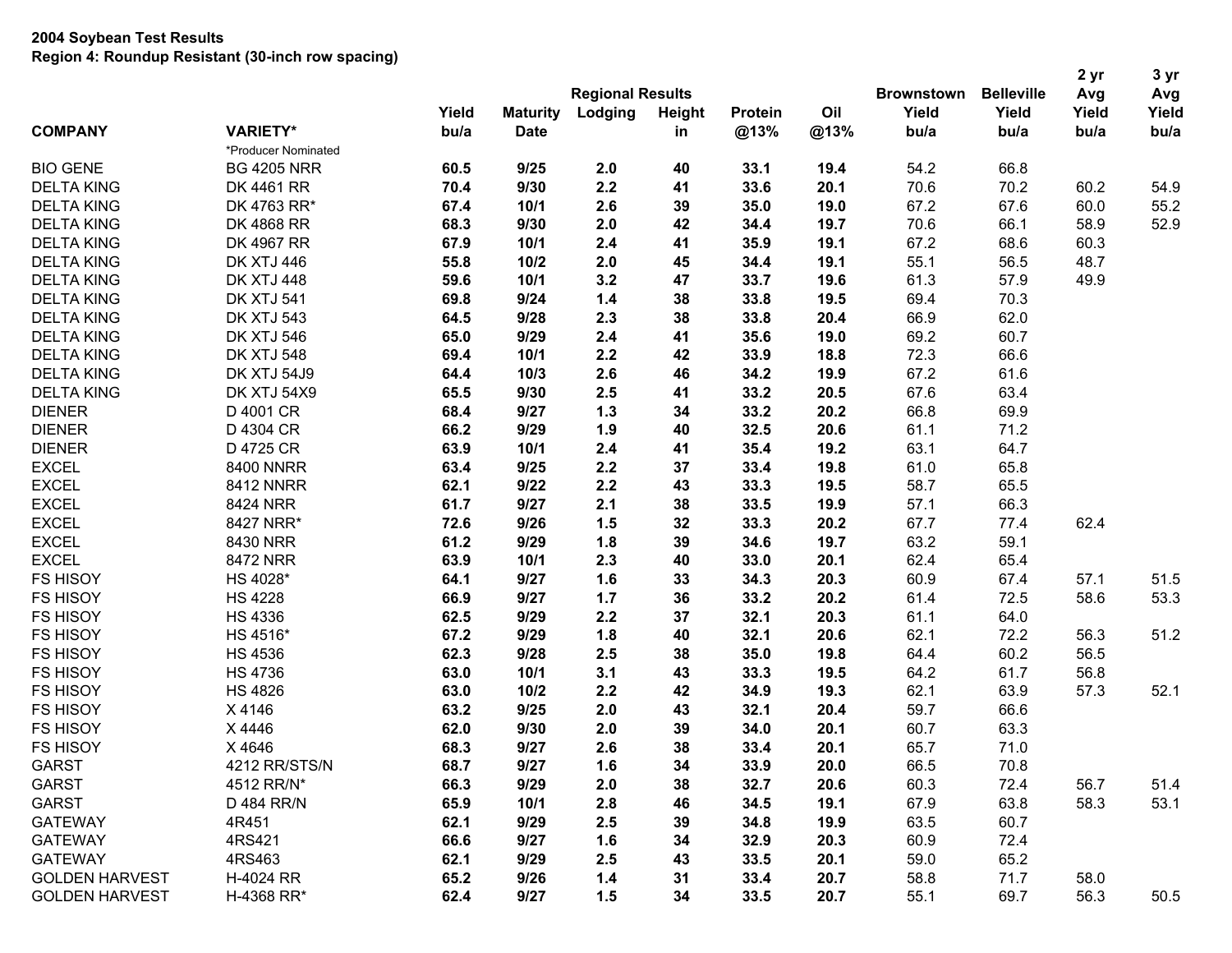|                       | wegion 4. Noundap Resistant (op-mon row spacing) |       |                         |         |        |                |      |       |                                        | 2 <sub>yr</sub> | 3 yr  |
|-----------------------|--------------------------------------------------|-------|-------------------------|---------|--------|----------------|------|-------|----------------------------------------|-----------------|-------|
|                       |                                                  |       | <b>Regional Results</b> |         |        |                |      |       | <b>Brownstown</b><br><b>Belleville</b> | Avg             | Avg   |
|                       |                                                  | Yield | <b>Maturity</b>         | Lodging | Height | <b>Protein</b> | Oil  | Yield | Yield                                  | Yield           | Yield |
| <b>COMPANY</b>        | <b>VARIETY*</b>                                  | bu/a  | <b>Date</b>             |         | in     | @13%           | @13% | bu/a  | bu/a                                   | bu/a            | bu/a  |
|                       | *Producer Nominated                              |       |                         |         |        |                |      |       |                                        |                 |       |
| <b>GOLDEN HARVEST</b> | H-4534 RR                                        | 65.2  | 9/29                    | 2.0     | 40     | 31.8           | 20.9 | 59.2  | 71.1                                   | 55.6            | 50.9  |
| <b>GOLDEN HARVEST</b> | H-4772 RR*                                       | 64.6  | 10/1                    | 2.2     | 40     | 34.9           | 19.0 | 62.0  | 67.2                                   | 57.2            | 52.6  |
| <b>GOLDEN HARVEST</b> | H-4850 RR                                        | 64.5  | 10/1                    | 2.5     | 44     | 34.6           | 19.3 | 63.6  | 65.5                                   | 58.2            | 52.3  |
| <b>GREAT HEART</b>    | <b>GT-401 CRR</b>                                | 61.5  | 9/27                    | 2.2     | 39     | 32.2           | 19.8 | 57.2  | 65.9                                   |                 |       |
| <b>GREAT LAKES</b>    | GL 4009 RR*                                      | 66.7  | 9/25                    | $1.4$   | 33     | 34.2           | 20.5 | 62.7  | 70.6                                   | 57.9            |       |
| <b>GREAT LAKES</b>    | GL 4800 RR*                                      | 64.0  | 9/29                    | 2.6     | 44     | 32.3           | 20.7 | 60.9  | 67.2                                   |                 |       |
| <b>HELENA</b>         | 4875                                             | 65.7  | 9/29                    | 2.8     | 39     | 32.7           | 19.8 | 62.6  | 68.8                                   |                 |       |
| <b>HOBLIT</b>         | <b>HB 421 NRR</b>                                | 59.6  | 9/25                    | 1.9     | 40     | 33.0           | 20.3 | 54.5  | 64.7                                   | 54.6            |       |
| <b>HOFFMAN</b>        | H 3403 CR                                        | 65.7  | 9/24                    | $1.4$   | 34     | 34.0           | 20.5 | 63.6  | 67.9                                   |                 |       |
| <b>HOFFMAN</b>        | H 3431 CR                                        | 61.8  | 9/25                    | 2.5     | 38     | 34.4           | 19.3 | 60.6  | 63.0                                   | 53.8            |       |
| <b>HOFFMAN</b>        | H 3441 CR*                                       | 57.7  | 9/26                    | 1.5     | 38     | 34.1           | 19.8 | 55.3  | 60.2                                   | 52.8            |       |
| <b>HOFFMAN</b>        | H 3443 CR                                        | 69.2  | 9/27                    | 1.9     | 33     | 33.5           | 20.1 | 68.4  | 70.0                                   |                 |       |
| <b>HORIZON</b>        | <b>H 406 NRR</b>                                 | 66.6  | 9/23                    | 2.0     | 36     | 33.3           | 20.7 | 65.4  | 67.8                                   | 58.2            |       |
| <b>HORIZON</b>        | <b>H 424 NRR</b>                                 | 71.0  | 9/27                    | 1.7     | 35     | 33.5           | 20.1 | 68.4  | 73.5                                   | 62.0            | 55.2  |
| <b>HORIZON</b>        | <b>H 444 NRR</b>                                 | 67.3  | 9/29                    | 2.0     | 41     | 32.3           | 20.7 | 61.0  | 73.6                                   | 57.0            | 51.5  |
| <b>HORIZON</b>        | <b>H481 NRR</b>                                  | 64.6  | 9/29                    | 2.1     | 39     | 35.6           | 19.4 | 62.1  | 67.1                                   | 57.5            | 51.4  |
| <b>KITCHEN</b>        | <b>KSC 4226 CRR</b>                              | 68.8  | 9/26                    | 1.7     | 40     | 32.0           | 20.7 | 63.7  | 74.0                                   | 59.3            | 53.4  |
| <b>KITCHEN</b>        | <b>KSC 4256 CRR</b>                              | 67.2  | 9/25                    | 1.5     | 40     | 32.9           | 19.8 | 62.8  | 71.6                                   |                 |       |
| <b>KRUGER</b>         | 377 RR                                           | 61.0  | 9/23                    | 1.8     | 31     | 31.5           | 20.9 | 52.8  | 69.1                                   |                 |       |
| <b>KRUGER</b>         | 393 RR/SCN*                                      | 63.6  | 9/24                    | 2.1     | 36     | 32.5           | 20.9 | 59.4  | 67.9                                   | 55.7            |       |
| <b>KRUGER</b>         | 393+ RR/SCN                                      | 65.2  | 9/29                    | 2.4     | 39     | 34.1           | 19.7 | 62.6  | 67.8                                   | 58.8            |       |
| <b>KRUGER</b>         | 404 RR*                                          | 62.6  | 9/23                    | 2.3     | 33     | 32.2           | 20.9 | 53.1  | 72.1                                   | 53.9            |       |
| <b>KRUGER</b>         | 424 RR/SCN                                       | 66.6  | 9/27                    | 2.4     | 36     | 34.3           | 20.5 | 66.2  | 67.0                                   |                 |       |
| <b>KRUGER</b>         | 431 RR                                           | 59.7  | 9/23                    | 1.6     | 35     | 32.7           | 20.1 | 58.3  | 61.1                                   |                 |       |
| <b>KRUGER</b>         | 434 RR/SCN                                       | 63.1  | 9/27                    | 2.1     | 40     | 33.7           | 20.3 | 62.3  | 64.0                                   |                 |       |
| <b>KRUGER</b>         | 442 RR/SCN                                       | 66.5  | 10/1                    | 1.6     | 33     | 34.1           | 19.7 | 63.3  | 69.7                                   |                 |       |
| <b>KRUGER</b>         | 444 RR/SCN                                       | 66.8  | 9/27                    | 1.9     | 41     | 32.7           | 20.6 | 64.3  | 69.2                                   |                 |       |
| <b>KRUGER</b>         | 445 RR/SCN                                       | 60.4  | 9/28                    | 2.0     | 39     | 33.1           | 20.4 | 56.3  | 64.6                                   |                 |       |
| <b>KRUGER</b>         | 445+ RR/SCN                                      | 65.4  | 9/25                    | 2.0     | 32     | 32.1           | 20.9 | 56.0  | 74.9                                   |                 |       |
| <b>KRUGER</b>         | 474 RR/SCN                                       | 65.2  | 10/1                    | 2.5     | 41     | 34.6           | 19.1 | 64.9  | 65.5                                   |                 |       |
| <b>LEWIS</b>          | 4005*                                            | 58.9  | 9/25                    | 1.8     | 38     | 33.1           | 20.7 | 52.7  | 65.0                                   |                 |       |
| <b>LEWIS</b>          | 4010                                             | 65.5  | 9/28                    | 2.6     | 40     | 34.5           | 19.5 | 64.2  | 66.9                                   |                 |       |
| <b>LEWIS</b>          | 4106*                                            | 65.4  | 9/24                    | 1.5     | 32     | 33.2           | 20.8 | 57.7  | 73.0                                   | 57.5            |       |
| <b>LEWIS</b>          | 4292                                             | 61.6  | 9/26                    | 2.0     | 45     | 32.3           | 20.3 | 60.3  | 62.9                                   |                 |       |
| <b>LEWIS</b>          | 4366                                             | 67.9  | 9/26                    | 1.7     | 32     | 33.3           | 20.3 | 67.3  | 68.5                                   | 60.3            |       |
| LG SEEDS              | C 4112 NRR*                                      | 65.5  | 9/25                    | 1.4     | 34     | 34.0           | 20.5 | 62.4  | 68.5                                   | 58.6            |       |
| LG SEEDS              | C 4444 NRR*                                      | 68.7  | 9/28                    | 2.1     | 41     | 33.2           | 20.4 | 65.2  | 72.3                                   | 57.4            |       |
| M & D SEED            | 9440 NRR*                                        | 69.8  | 9/29                    | 1.6     | 34     | 32.7           | 20.4 | 67.9  | 71.8                                   |                 |       |
| M & D SEED            | 9470 RR*                                         | 59.0  | 10/2                    | 2.3     | 41     | 33.5           | 20.5 | 60.1  | 57.9                                   | 52.2            | 48.7  |
| <b>MERSCHMAN</b>      | <b>AUSTIN RR</b>                                 | 70.7  | 9/27                    | 1.7     | 34     | 33.4           | 20.1 | 69.8  | 71.7                                   | 61.7            | 55.2  |
|                       |                                                  |       |                         |         |        |                |      |       |                                        |                 |       |